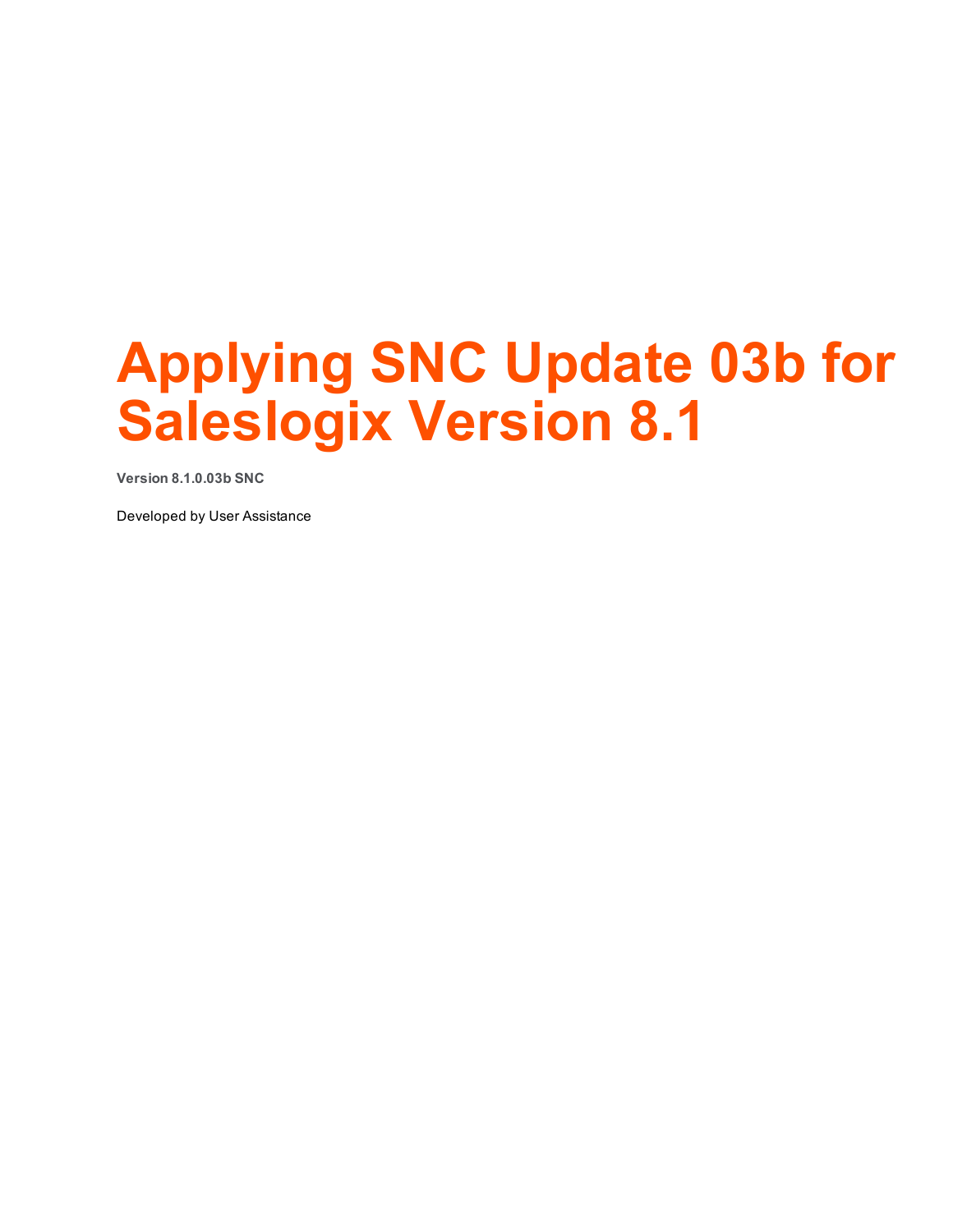## **Applying SNC Update 03b for Saleslogix v8.1**

| <b>Documentation</b><br><b>Comments</b> | This documentation was developed by User Assistance                                                                                                                                                                                                                                                                                                                                                                                                                                                                                                                                                                                                                                                                                              |
|-----------------------------------------|--------------------------------------------------------------------------------------------------------------------------------------------------------------------------------------------------------------------------------------------------------------------------------------------------------------------------------------------------------------------------------------------------------------------------------------------------------------------------------------------------------------------------------------------------------------------------------------------------------------------------------------------------------------------------------------------------------------------------------------------------|
| <b>Address</b>                          | Infor<br>8800 North Gainey Center Drive, Suite 205<br>Scottsdale, AZ 85258<br><b>USA</b>                                                                                                                                                                                                                                                                                                                                                                                                                                                                                                                                                                                                                                                         |
| Version                                 | Version 8.1.0.03b SNC (9/12/2014)<br>2014                                                                                                                                                                                                                                                                                                                                                                                                                                                                                                                                                                                                                                                                                                        |
| Copyright                               | Copyright © 2014 Infor. All rights reserved. www.infor.com                                                                                                                                                                                                                                                                                                                                                                                                                                                                                                                                                                                                                                                                                       |
|                                         | This product and related documentation are protected by copyright and are distributed under<br>licenses restricting their use, copying, distribution, and decompilation. No part of this product or<br>related documentation may be reproduced in any form by any means without prior written<br>authorization of Infor and its licensors, if any.                                                                                                                                                                                                                                                                                                                                                                                               |
| <b>Trademarks</b>                       | The word and design marks set forth herein are trademarks and/or registered trademarks of Infor<br>and/or its affiliates and subsidiaries. All rights reserved. All other trademarks listed herein are the<br>property of their respective owners.                                                                                                                                                                                                                                                                                                                                                                                                                                                                                               |
| <b>Disclaimer</b>                       | We have thoroughly reviewed this manual. All statements, technical information, and<br>recommendations in this manual and in any guides or related documents are believed reliable, but<br>the accuracy and completeness thereof are not guaranteed or warranted, and they are not<br>intended to be, nor should they be understood to be, representations or warranties concerning the<br>products described. Saleslogix assumes no responsibility or liability for errors or inaccuracies with<br>respect to this publication or usage of information. Further, we reserve the right to make changes<br>to the information described in this manual at any time without notice and without obligation to notify<br>any person of such changes. |
| <b>Technical Support</b>                | Technical Support is available to customers with support contracts and to Certified Business<br>Partners. Calls are answered during business hours, Monday through Friday, excluding holidays.                                                                                                                                                                                                                                                                                                                                                                                                                                                                                                                                                   |
|                                         | Partners with a valid technical support contract and a Web access code can request technical<br>support electronically on the Partner Support Portal Web site: www.saleslogix.com/partners.                                                                                                                                                                                                                                                                                                                                                                                                                                                                                                                                                      |
|                                         | Customers with a valid technical support contract and a Web access code can request technical<br>support electronically on the Customer Support Portal Web site: www.saleslogix.com/customers.                                                                                                                                                                                                                                                                                                                                                                                                                                                                                                                                                   |
|                                         | Revisions to this book are available through both Portal Web sites. Check regularly for product<br>documentation updates.                                                                                                                                                                                                                                                                                                                                                                                                                                                                                                                                                                                                                        |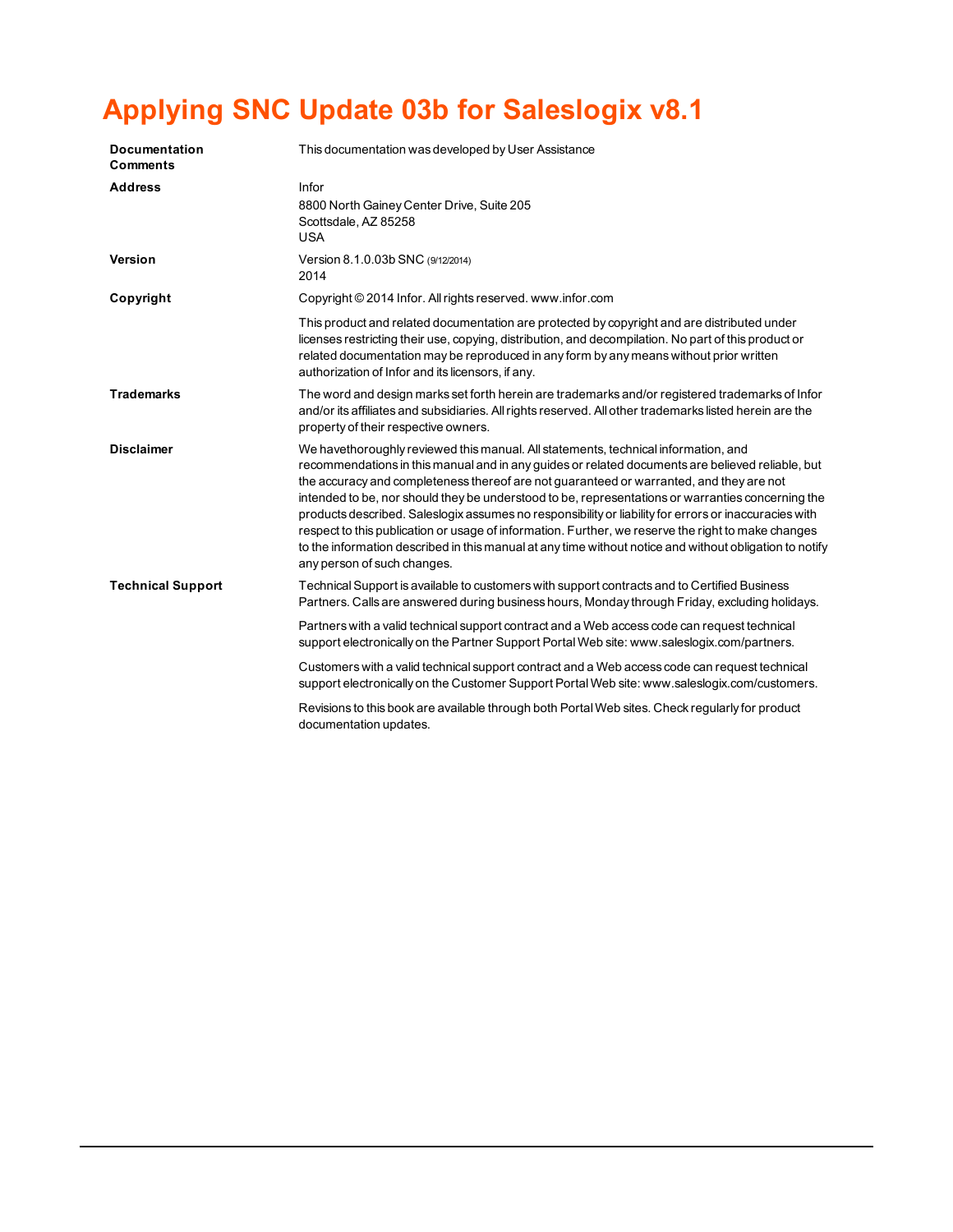## **Applying SNC Update 03b for Saleslogix Version 8.1**

This document describes SNC Update 03b for Saleslogix version 8.1. SNC Updates provide modifications to pieces of Saleslogix such as the Provider, SLXServer, Admin, Architect, Saleslogix Client, SpeedSearch, Sync Server, Sync Client, and so forth. Applying these updates may also be required for Web environments when the fix is for the Provider, SLXServer, or SpeedSearch.



- SNC Update 03b includes SNC Update 02 which added support for Saleslogix v8.1 to run against an Oracle database.
- If your implementation includes Outlook sync or Saleslogix Mobile, you will also need to install 8.1 Web Core Update 02 or later.

## **What's New in SNC Update 03b**

SNC Update 03b replaces SNC Update 03. SNC Update 03b includes all previous SNC updates, plus several updated files to address fixes that were not included in SNC Update 03.

Do one of the following:

- If you are updating a version of 8.1 prior to SNC Update 03b, then follow the instructions in this document to apply SNC Update 03b.
- If you previously installed SNC Update 03 and wish to implement the additional fixes in SNC Update 03b, you do not need to install the Saleslogix v8.1.0 Update 03.sxb again. You only need to apply the install patch.

SNC Update 03b includes updated versions of:

• Architect.exe



There are other files with updated versions in SNC Update 03b, but they do not contain any changes.

This updated file addresses the following defect:

 $. 14096773$ 

[See](#page-3-0) "Issues Fixed in This [Update"](#page-3-0) on page 2 for detailed information.

## **Prerequisites**

The following Saleslogix software must be installed before installing this update:

• Saleslogix version 8.1



Do not install SNC Update 03b for Saleslogix 8.1 on any other Saleslogix version.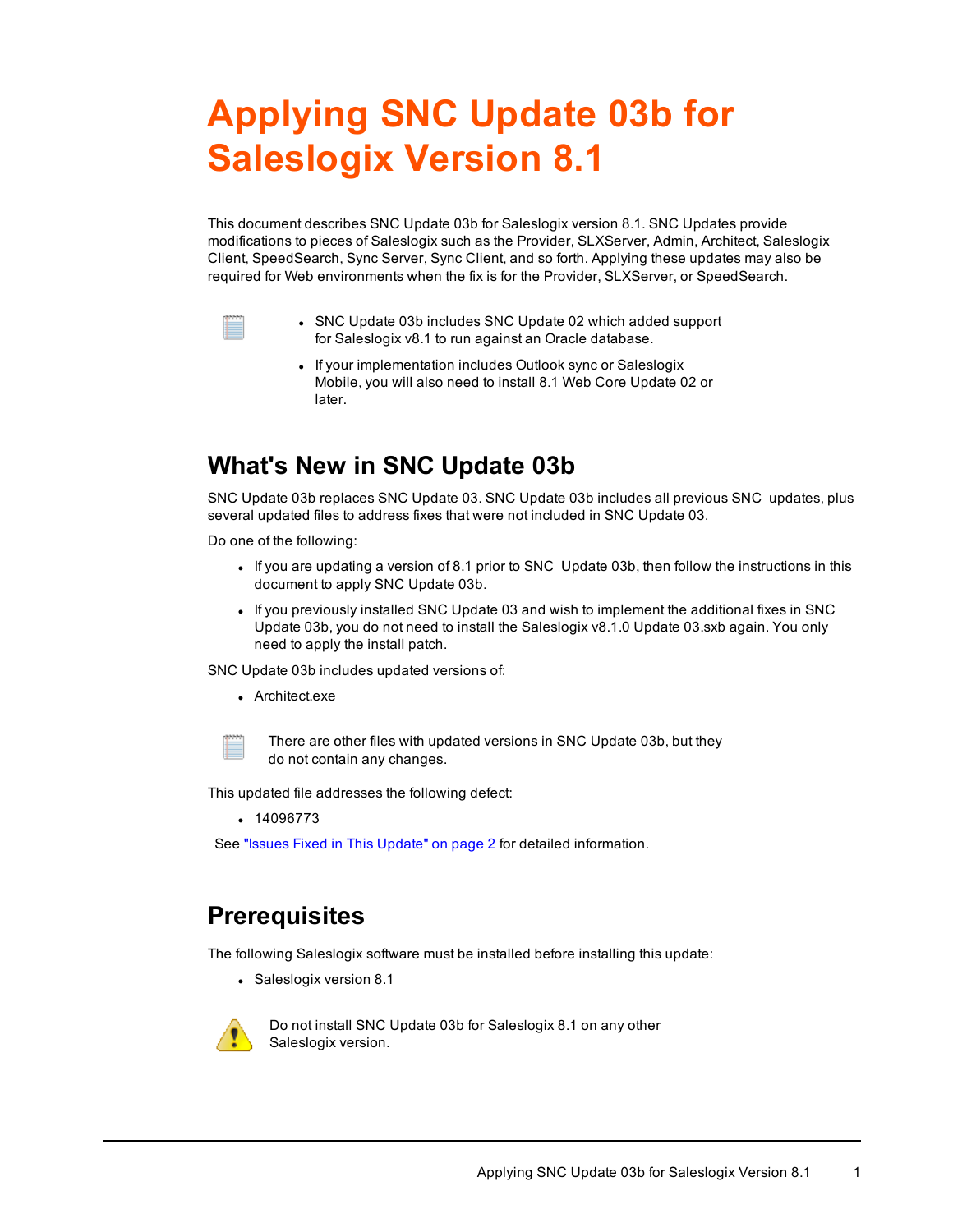## **Installing the Saleslogix Reporting Assistant**

The Saleslogix Reporting Assistant was introduced in 8.1 SNC Update 03 to enable running reports with dynamic parameters on the Saleslogix Web Client. As part of 8.1 SNC Update 03 or later, the Saleslogix Reporting Assistant is installed on any machine where the Architect is installed. For the Saleslogix Reporting Assistant to function correctly, Application Architect must also be installed on the same machine before applying 8.1 SNC Update 03. For instructions on installing the Application Architect, see the *SalesLogix v8.1 Implementation Guide*.

## <span id="page-3-0"></span>**Issues Fixed in This Update**

SNC Update 03b for Saleslogix version 8.1 addresses the following issues:

| l Defect | <b>Description</b>                                                                                |
|----------|---------------------------------------------------------------------------------------------------|
| 14096773 | In the Architect adding a function with an argument to the standard toolbar<br>≒returns an error. |

SNC Update 03 for Saleslogix version 8.1 addresses the following issues:

| <b>Defect</b> | <b>Description</b>                                                                                                                                                             |
|---------------|--------------------------------------------------------------------------------------------------------------------------------------------------------------------------------|
| 11083340      | In the Saleslogix Windows Client, dragging and dropping an email to Ticket<br>Activities displays the Complete E-Mail dialog window twice.                                     |
| 12090172      | In a localized environment, in the Administrator, the Visible Columns dialog<br>box does not display extended characters correctly.                                            |
| 12090554      | In a localized Saleslogix Windows Client, corrupted strings appear in the<br>Confirm Activity dialog box.                                                                      |
| 12090931      | In a localized Saleslogix Windows Client, in the Defect detail view Tickets tab,<br>some extended characters do not display correctly.                                         |
| 13091236      | In a localized Saleslogix Windows Client, the Toolbars Editor Arguments drop-<br>down list contains corrupted strings.                                                         |
| 13091316      | In a localized Saleslogix Windows Client, extended characters do not display<br>correctly in the Confirmation dialog box Notes field.                                          |
| 13091909      | In a localized environment, Cyrillic characters are not saved correctly when<br>creating SpeedSearch indexes.                                                                  |
| 13092054      | In a Russian localized environment, some labels in the Architect Manage<br>Plugins dialog box do not display correctly.                                                        |
| 13092110      | When a create user is a Offline Web Client user, the host database sends<br>inserts for newly created records back to the user who created the record.                         |
| 13092278      | In a Korean Saleslogix Windows Client, the Calendar Month view labels do not<br>display correctly.                                                                             |
| 13092634      | In a Russian localized Saleslogix Windows Client, the Literature Requests<br>Print Labels drop-down list view contains corrupted text.                                         |
| 13092735      | In the Architect, using the Application.BasicFunctions.AddMinutesToDate<br>returns incorrect results over periods longer than 4 days, 15 hours, and 20<br>minutes (6680 Mins). |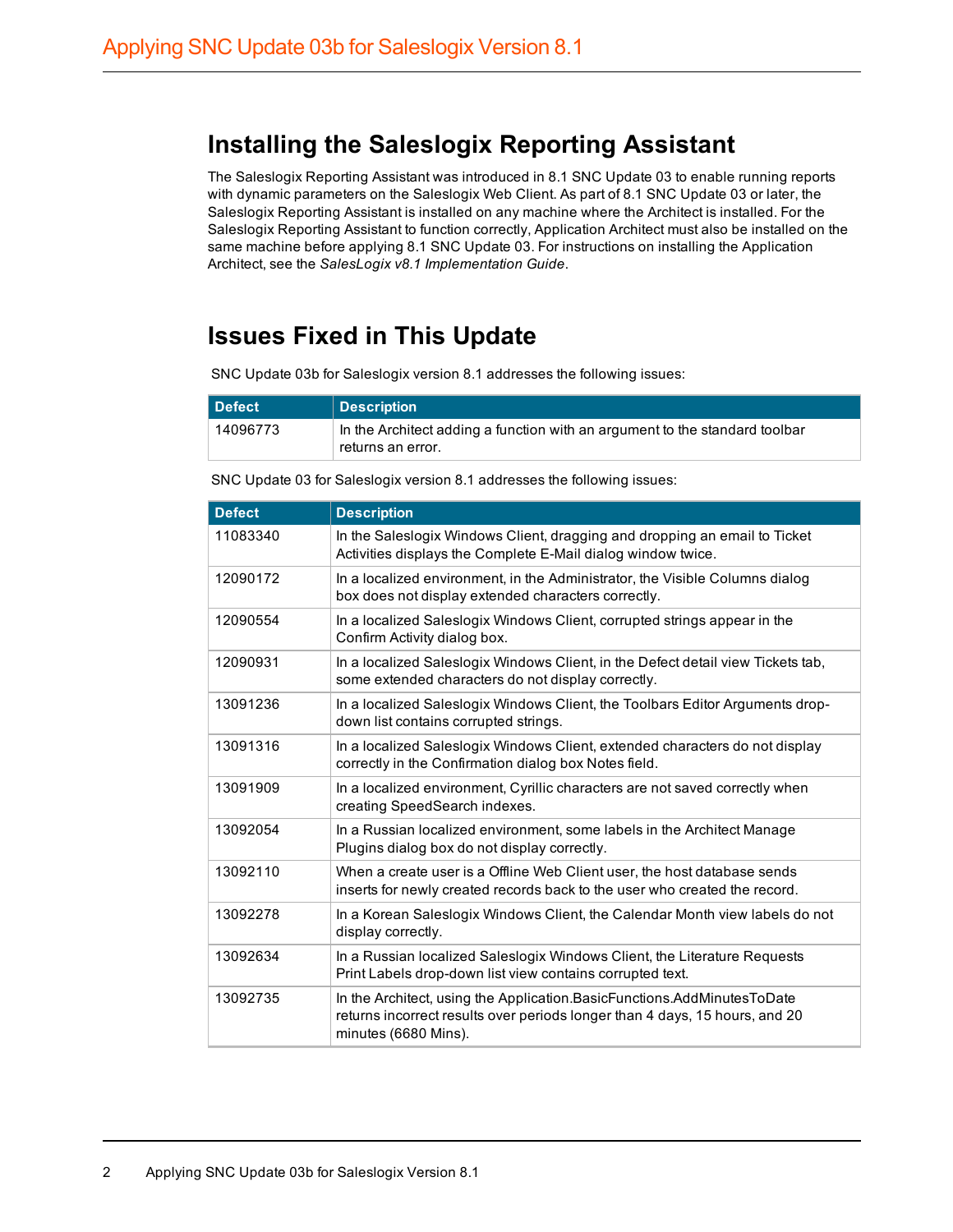| <b>Defect</b> | <b>Description</b>                                                                                                                                                                                                                            |
|---------------|-----------------------------------------------------------------------------------------------------------------------------------------------------------------------------------------------------------------------------------------------|
| 13092854      | In a Korean Saleslogix Windows Client, the English character "Y" may not<br>display correctly.                                                                                                                                                |
| 13094272      | The activity conflict warning does not display when a conflicting activity is<br>scheduled.                                                                                                                                                   |
| 13094366      | In a localized Saleslogix Windows Client, extended characters do not display<br>correctly in the Ticket Activities Comments preview pane.                                                                                                     |
| 13094456      | In a localized Saleslogix Windows Client, when viewing or editing an Event,<br>extended ASCII characters in the Location or Notes boxes do not display<br>correctly.                                                                          |
| 13094457      | In a French localized Saleslogix Windows Client, in the Activities list view<br>Events tab the Type information does not display completely.                                                                                                  |
| 13094458      | In a localized Saleslogix Windows Client, corrupted characters appear in the<br>Activity Confirmation Message dialog box.                                                                                                                     |
| 13094460      | In a localized Saleslogix Windows Client, the Literature Requests delete<br>Warning displays corrupted characters.                                                                                                                            |
| 13094461      | In a localized Saleslogix Windows Client, if a timeless activity includes<br>extended characters and an event is scheduled for the same time, the<br>Conflicting Activity notification does not display the extended characters<br>correctly. |
| 13094473      | In a localized Saleslogix Windows Client, the Mail Merge Specific Group list<br>contains corrupted characters.                                                                                                                                |
| 13094475      | In a localized Saleslogix Windows Client, if a Mail Merge contact or lead name<br>contains extended characters, then the extended characters in the file title are<br>corrupted.                                                              |
| 13094496      | The Application Architect help topic "Changing Build Output or Search Path<br>Locations" contains the incorrect build Search path.                                                                                                            |
| 14094604      | In a localized Saleslogix Windows Client, a corrupted string occurs in Toolbars<br>Editor window after saving a Toolbar Button or Hint with extended characters.                                                                              |
| 14094639      | In a localized environment, the SendSLX Contact Not Found message<br>Subject/Regarding field does not display extended characters correctly.                                                                                                  |
| 14094694      | In Query Builder, adding a date field condition with the operator 'within the last<br>xxx' causes the error "Error parsing within parameter".                                                                                                 |
| 14094728      | In a localized Saleslogix Web Client environment, the "Learn more link" on the<br>log on page opens an untranslated help topic.                                                                                                               |
| 14094755      | Characters with umlauts do not display correctly in the Conflicting Activity<br>notification.                                                                                                                                                 |
| 14094916      | The Net Extension Manager Help About does not open the correct dialog box.                                                                                                                                                                    |
| 14094926      | In Query Builder, adding a condition with a 'greater than' operator causes a<br>"List index out of bounds" error.                                                                                                                             |
| 14094994      | In a French localized environment, the Admin help table of contents link to<br>Contacting Saleslogix is broken.                                                                                                                               |
| 14095020      | The SIxLogging Trigger.dll should allocate memory from the heap in a thread<br>safe manner.                                                                                                                                                   |
| 14095023      | In the Architect, resizing a checkbox or editbox will cause the control to<br>collapse to 0 size.                                                                                                                                             |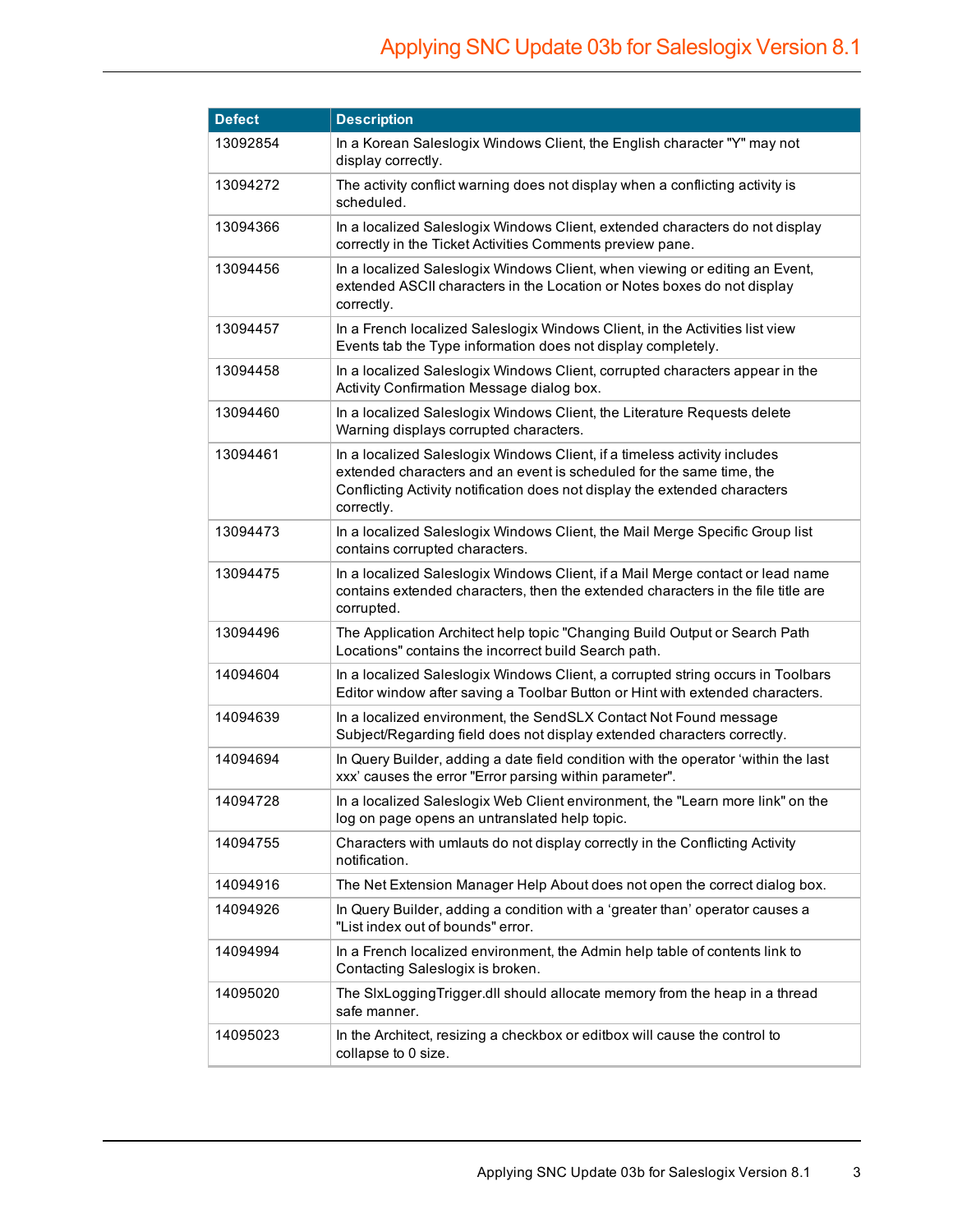| <b>Defect</b> | <b>Description</b>                                                                                                                                                                                                         |
|---------------|----------------------------------------------------------------------------------------------------------------------------------------------------------------------------------------------------------------------------|
| 14095024      | Users with Windows Authentication configured who use SpeedSearch to<br>search for Internal Tickets or History get the "Search found no matches"<br>message when results should have been found.                            |
| 14095026      | Cyrillic characters do not display correctly in the Administrator Users List<br>column names.                                                                                                                              |
| 14095027      | Cyrillic characters do not display correctly in the Administrator when adding a<br>team to user.                                                                                                                           |
| 14095028      | Cyrillic characters in a user name do not display correctly In the Administrator<br>when copying a profile.                                                                                                                |
| 14095029      | Cyrillic characters do not display correctly in the Administrator Realign Territory<br>view.                                                                                                                               |
| 14095030      | Cyrillic characters do not display correctly in Administrator, Systems, Office<br>Profile tab.                                                                                                                             |
| 14095033      | Cyrillic characters do not display correctly in the Administrator System Report.                                                                                                                                           |
| 14095034      | Cyrillic characters do not display correctly in the Administrator Edit Lookups<br>Layout view.                                                                                                                             |
| 14095141      | When more than two databases are set up to be indexed by one SpeedSearch<br>Server, and most incremental indexes are scheduled to build at the same time,<br>dtSearch will fail.                                           |
| 14095244      | In the Query Builder changing the order of conditions causes the error "List<br>index out of bounds".                                                                                                                      |
| 14095287      | If an e-mail with multiple contacts or leads is created from within the Saleslogix<br>Windows Client, and then sent using the SendSLX button a history record is<br>only created for the first contact or lead.            |
| 14095290      | In a German localized environment, the label on the Outlook Sync Connector<br>Options Logging options is truncated.                                                                                                        |
| 14095297      | Cyrillic characters in Report names do not display correctly in Architect.                                                                                                                                                 |
| 14095315      | When new user, who was created from an existing user or template, attempts<br>to log on into the Saleslogix Windows Client, the error "Exception<br>ETimeZoneError: The time zone has not been defined for user" displays. |
| 14095320      | In a Russian localized Saleslogix Windows Client, group names do not display<br>correctly in the Literature Request dialog box.                                                                                            |
| 14095321      | In a Russian localized Saleslogix Windows client, the icons are truncated on<br>the Attachments tab.                                                                                                                       |
| 14095324      | When moving activities on the Saleslogix Windows Client Calendar, the error<br>"Exception EOIeException: Failed to parse SQL Exception location [0058B31E]<br>(saleslogix.exe) IsBrandingEnabled" displays.                |
| 14095370      | In a French localized environment, when generating an Opportunity By<br>Account report for the Opportunities Closed-Lost or Closed-Win groups no<br>records are reported.                                                  |
| 14095391      | In the Saleslogix Windows Client, scheduling an event displays the error<br>"Failed to Parse SQLIsBrandingEnabled".                                                                                                        |
| 14095395      | In a Russian localized Administrator applying a bundle displays corrupted<br>characters.                                                                                                                                   |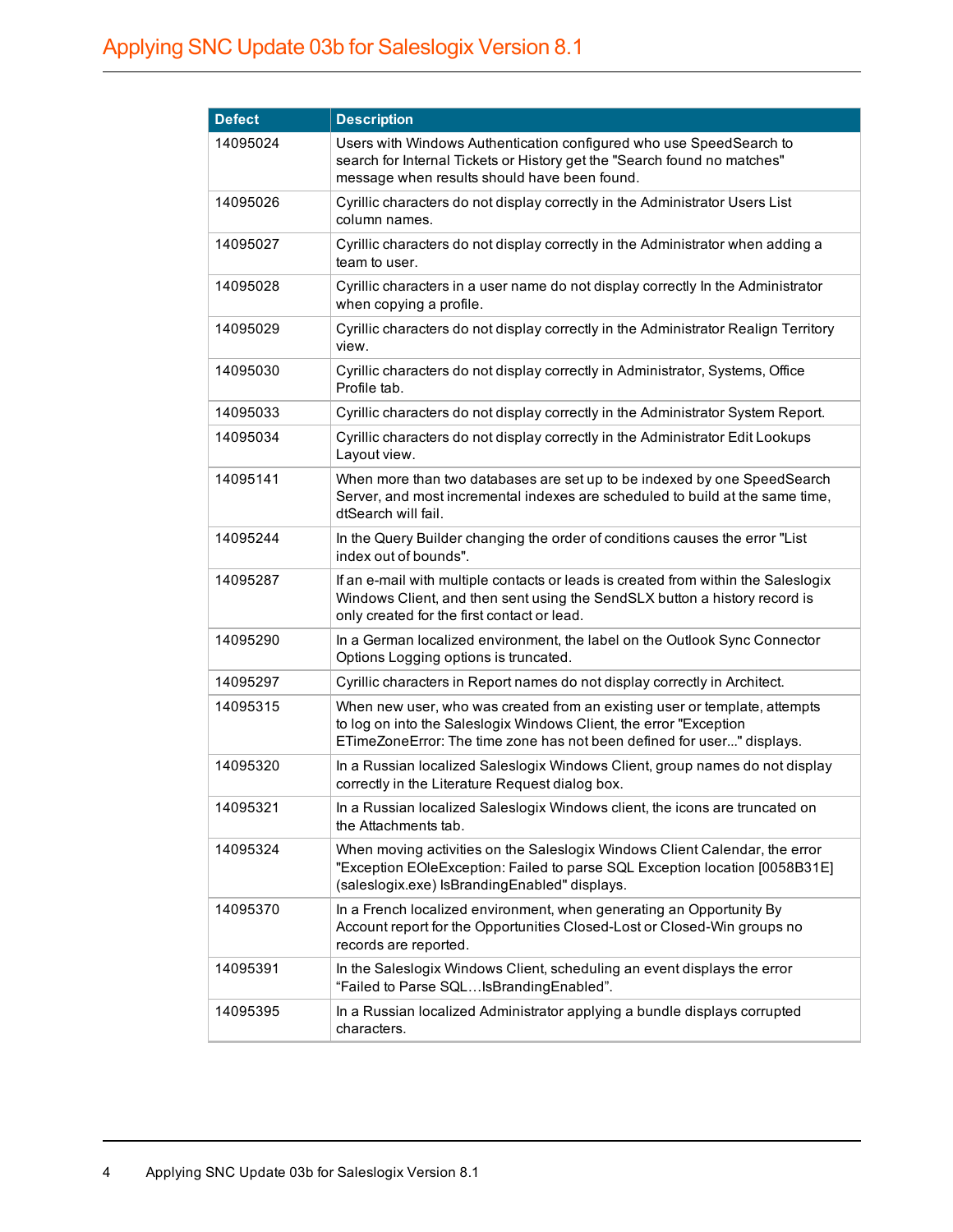| <b>Defect</b> | <b>Description</b>                                                                                                                                                                                                                                                                                                  |
|---------------|---------------------------------------------------------------------------------------------------------------------------------------------------------------------------------------------------------------------------------------------------------------------------------------------------------------------|
| 14095404      | When using SendSLX, a history record is not created for any Saleslogix<br>contacts or leads if the e-mail is also sent to an e-mail address that is not in<br>Saleslogix.                                                                                                                                           |
| 14095429      | Create an SIxReport.Optimize() method that removes a pre-defined printer,<br>discards saved data, and forces the option to use indexes or server for speed<br>on each report and sub-report. This method will be called when a report is<br>stored in or extracted from the database to improve report performance. |
| 14095453      | In a Korean localized Saleslogix Windows Client, the Schedule/Edit an Event<br>view contains corrupted text                                                                                                                                                                                                         |
| 14095454      | In a Korean localized Saleslogix Windows Client, the Calendar Week view<br>event descriptions do not display correctly.                                                                                                                                                                                             |
| 14095476      | In a German localized environment the Import Wizard version 8.0 does not<br>support extended characters.                                                                                                                                                                                                            |
| 14095516      | The application server logs the following SpeedSearch error<br>"GetIndexFolderSize Error: Access violation at address 00405343 in module<br>'SLXSearchService.exe'".                                                                                                                                                |
| 14095609      | In the Saleslogix Windows Client, when using the Contact Advanced Lookup to<br>look up a contact by first and last name, and then either refreshing the view or<br>selecting delete from the Edit menu causes the error "List index out of bounds<br>(1)"                                                           |
| 14095651      | After applying 8.1 SNC Update 02, selecting Letter Using Template from the<br>Write menu causes the error "The Mail merge engine encountered and error<br>and cannot continue. The parameter "" could not be located for the query".                                                                                |
| 14095658      | In a French localized environment some of the Outlook Saleslogix Connector<br>Options labels are incorrect.                                                                                                                                                                                                         |
| 14095659      | In a German localized environment some of the Outlook Saleslogix Connector<br>Options labels are incorrect.                                                                                                                                                                                                         |
| 14095666      | In a Russian localized Saleslogix Windows Client, the names of copied groups<br>listed in the Group Manager display incorrectly.                                                                                                                                                                                    |
| 14095674      | The Saleslogix Windows Client loads slowly when a group has a lot of<br>conditions.                                                                                                                                                                                                                                 |
| 14095676      | The Integrations list contains duplicate entries.                                                                                                                                                                                                                                                                   |
| 14095687      | In a French localized Architect the Query Builder does not display the "é"<br>character correctly.                                                                                                                                                                                                                  |
| 14095692      | After a report is released to Everyone and a user, the associated Report family<br>shows multiple times in Saleslogix Windows Client for the selected user.                                                                                                                                                         |
| 14095709      | While building a SpeedSearch index, an error in the SIxSearchService can get<br>stuck in a loop repeating the error every half second.                                                                                                                                                                              |
| 14095711      | The SIxSearch Trigger will create multiple entries in the IndexUpdates table for<br>a single Account change. The entries will be for other indexes that have a<br>relationship to account in some way.                                                                                                              |
| 14095713      | When multiple threads are attempting to write to the spDelFiles.txt file at the<br>same time the following I/O error can occur in SIxSearchService " Error:<br>IndexThread.Execute Line: 14 Error: I/O error 32".                                                                                                   |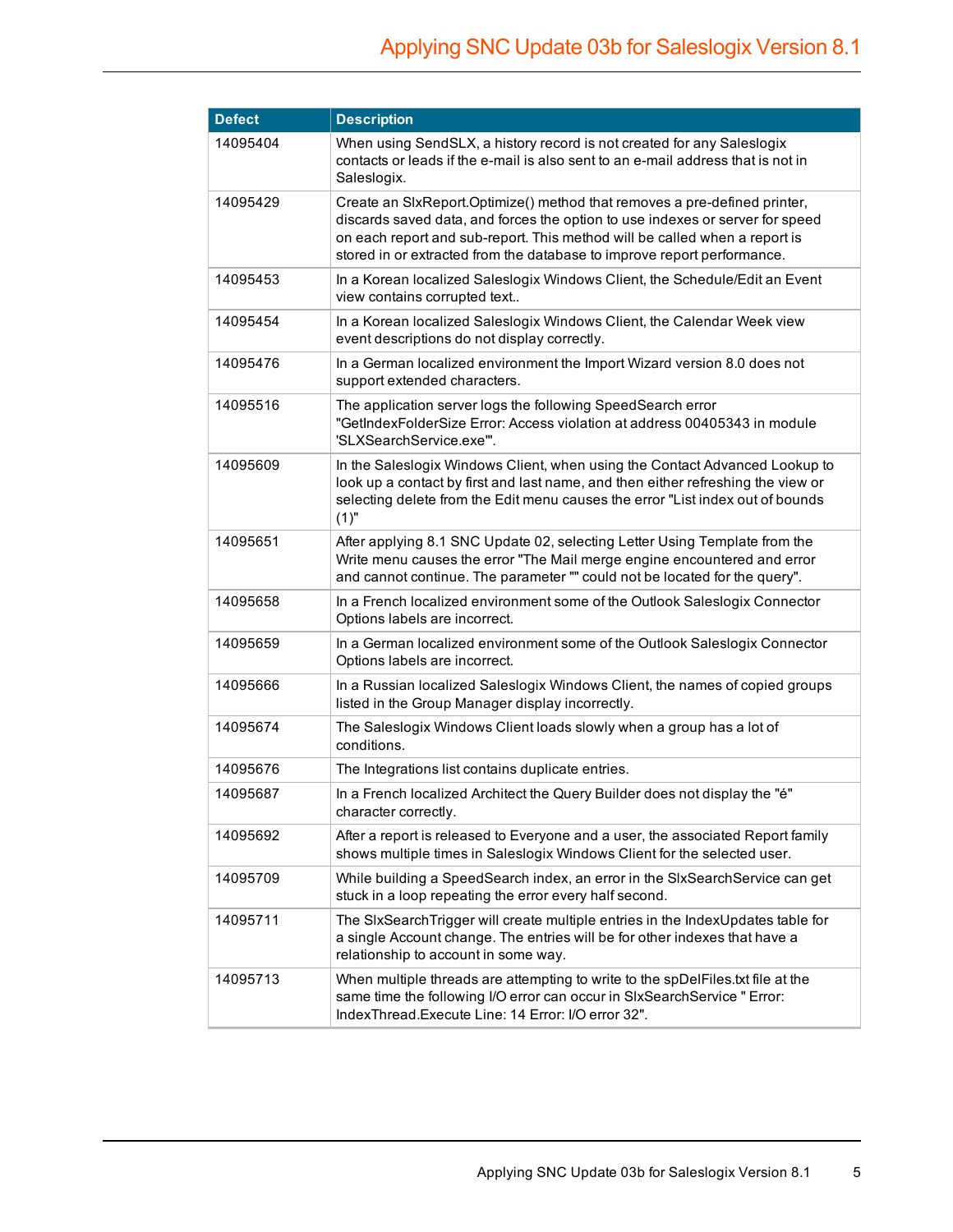| <b>Defect</b> | <b>Description</b>                                                                                                                                                                                                                 |
|---------------|------------------------------------------------------------------------------------------------------------------------------------------------------------------------------------------------------------------------------------|
| 14095715      | In order to limit the number of Indexes that can be built at one time to 5,<br>SIxSearch should spawn no more than 5 active threads at a time, new threads<br>can start when others finish.                                        |
| 14095717      | The SIxSearchService should filter queries to IndexUpdates with the<br>indexName to prevent returning more rows than necessary.                                                                                                    |
| 14095719      | In a localized Saleslogix Windows Client, the Mail Merge History Options view<br>contains untranslated strings.                                                                                                                    |
| 14095724      | Dragging and dropping the Activities tab from the middle pane causes the tab<br>to disappear.                                                                                                                                      |
| 14095746      | The SLXConversionUtility is not creating ActivityAttendee records for activities<br>that are associated with leads.                                                                                                                |
| 14095748      | Errors that occur in the SLXConversionUtility should be written to a log file<br>instead of displaying an error message that causes the SLXConversionUtility<br>to stop.                                                           |
| 14095755      | Report names that use accented characters are corrupted.                                                                                                                                                                           |
| 14095762      | In a localized Saleslogix Windows Client the Activity Manager Priority column<br>does not display extended characters.                                                                                                             |
| 14095763      | In a localized Saleslogix Windows Client NavBar labels may be truncated.                                                                                                                                                           |
| 14095785      | When replying to an e-mail in Outlook 2013, the edit in place ribbon does not<br>have options for SendSLX, VCards, or Saleslogix Library. The options are only<br>available in an e-mail message if the Pop Out button is clicked. |
| 14095788      | Allow administrators to enable or disable each Outlook sync option for contact<br>sync, activities sync or tasks sync separately.                                                                                                  |
| 14095809      | Template names that contain umlaut characters are corrupted.                                                                                                                                                                       |
| 14095831      | Add dynamic parameter support to the Architect.                                                                                                                                                                                    |
| 14095862      | SLXConversionUtility displays an SDataSync error when converting<br>accounts/contacts with apostrophes in the email address.                                                                                                       |
| 14095896      | When a contact name contains umlauted characters the names are corrupted<br>in the mail merge preview window.                                                                                                                      |
| 14095910      | Activities completed or deleted in the Saleslogix Windows client are not<br>updated, completed, or deleted in Google                                                                                                               |
| 14095912      | Create a tool to map dynamic parameter information for running reports on the<br>Web Client.                                                                                                                                       |
| 14095920      | On an Oracle database moving a contact that has a literature request causes<br>the error "Error calling method btnOkClick".                                                                                                        |
| 14095936      | Export to Excel for Assets generates a corrupted Serial Number.                                                                                                                                                                    |
| 14095937      | On a multi-byte database the Rmareceivedproduct Lookup does not return any<br>results.                                                                                                                                             |
| 14095980      | Notes that are created in the Saleslogix Mobile client do not display correctly in<br>the Windows client.                                                                                                                          |
| 14095989      | The Import Wizard must support unicode databases and unicode data.                                                                                                                                                                 |
| 14095991      | When creating new user from a profile in the Administrator Cyrillic characters<br>are corrupted in the Region and Division fields.                                                                                                 |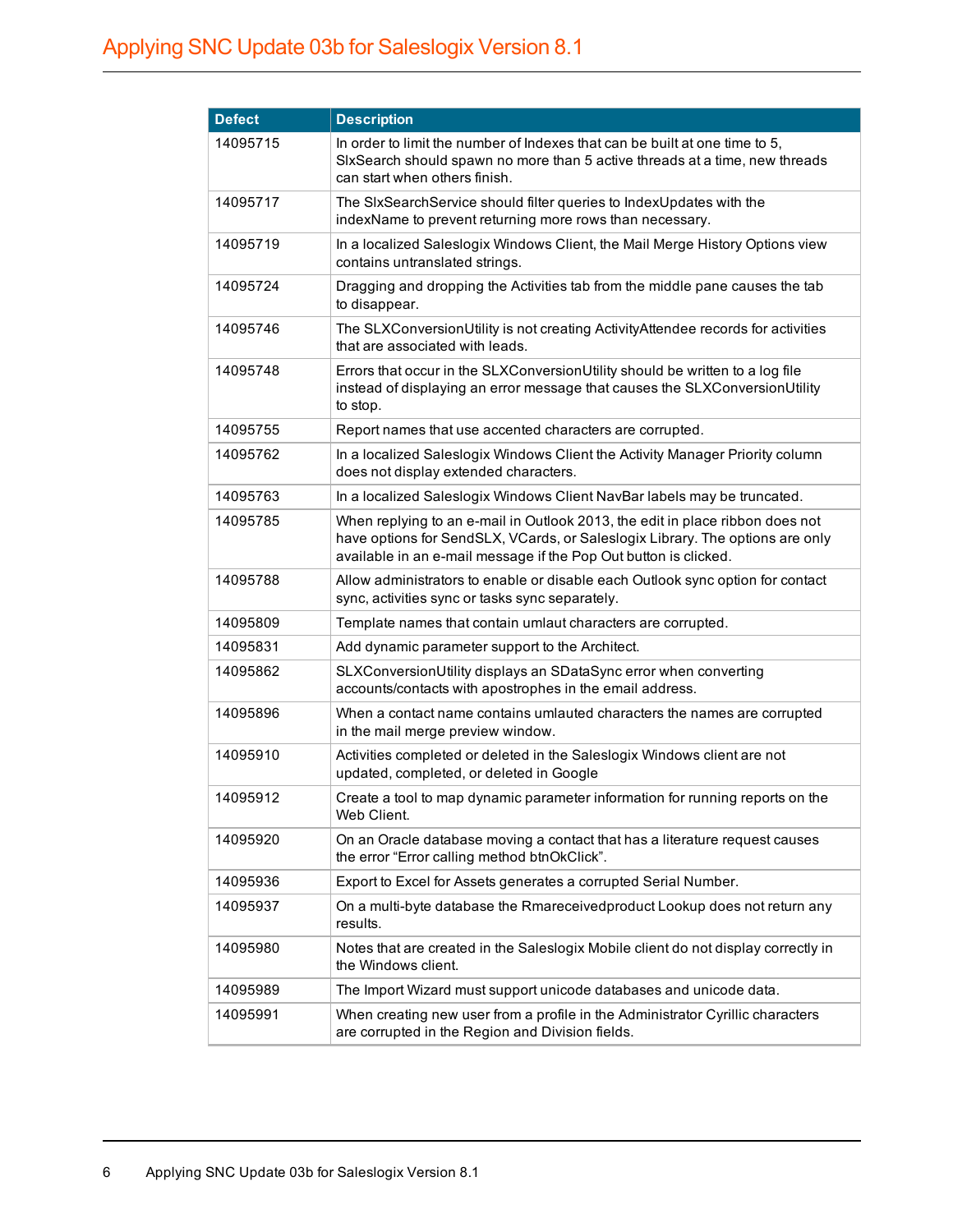| <b>Defect</b> | <b>Description</b>                                                                                                                                                                       |
|---------------|------------------------------------------------------------------------------------------------------------------------------------------------------------------------------------------|
| 14096005      | After creating a contact with unicode characters, the contact name displays<br>question marks instead of unicode characters in the Contact detail view title.                            |
| 14096028      | On an Oracle database notes/history records do not sync from host database to<br>a remote office.                                                                                        |
| 14096100      | In a German environment, one of the items in the Attendee Role picklist needs<br>to be changed.                                                                                          |
| 14096102      | Update the Options Sync option topic to add more information about the "On<br>first sync" option.                                                                                        |
| 14096163      | The Activities list view is missing the User Calendars button.                                                                                                                           |
| 14096206      | When Application.BasicFunctions.Dolnvoke is used the WhenClosed event<br>fires prior to a Report being displayed or opened.                                                              |
| 14096207      | When performing an e-mail mail merge to a contact with unicode characters<br>the characters do not display correctly in the generated e-mail.                                            |
| 14096269      | Integrity Checker tests fail against Oracle database.                                                                                                                                    |
| 14096276      | In the Architect a report cannot be checked out in if the report name includes<br>unicode characters.                                                                                    |
| 14096334      | In the Saleslogix Web Client, calculated fields are showing question marks<br>instead of unicode characters.                                                                             |
| 14096335      | The Integrity Checker should check for carriage return line feeds in a user's title                                                                                                      |
| 14096372      | In a Saleslogix Web Client detail view, users are unable to navigate past the<br>41st record.                                                                                            |
| 14096387      | In a unicode environment the task bar thumbnail view of the Saleslogix<br>Windows client may corrupt non-Latin characters.                                                               |
| 14096392      | Replace the Saleslogix icon with a unique icon for Application Architect,<br>Administrator, and Architect.                                                                               |
| 14096397      | The SendSLX Duplicate Contact dialog box does not display unicode<br>characters correctly.                                                                                               |
| 14096425      | Single activities completed in the Saleslogix Windows client result in both a<br>completed activity and the original activity in Google.                                                 |
| 14096442      | In a localized environment extended characters do not display correctly on the<br>Saleslogix Windows client Account Detail view.                                                         |
| 14096443      | In a localized environment the Import Wizard 'Getting Started' dialog box<br>translated header strings do not display.                                                                   |
| 14096469      | In the Administrator extended characters in the 'Execute SQL' Available<br>Remotes list are corrupted.                                                                                   |
| 14096558      | In a localized environment, in the Administrator, extended chars are corrupted<br>when applying bundle where action contains extended characters.                                        |
| 14096650      | Unable to edit or copy Unicode groups. Group Builder does not show an error<br>when an edit fails; it just reloads the group, however an error is shown when<br>copying a Unicode group. |

## **Previously Fixed Issues**

SNC Update 03b for Saleslogix 8.1 contains fixes released in previous updates.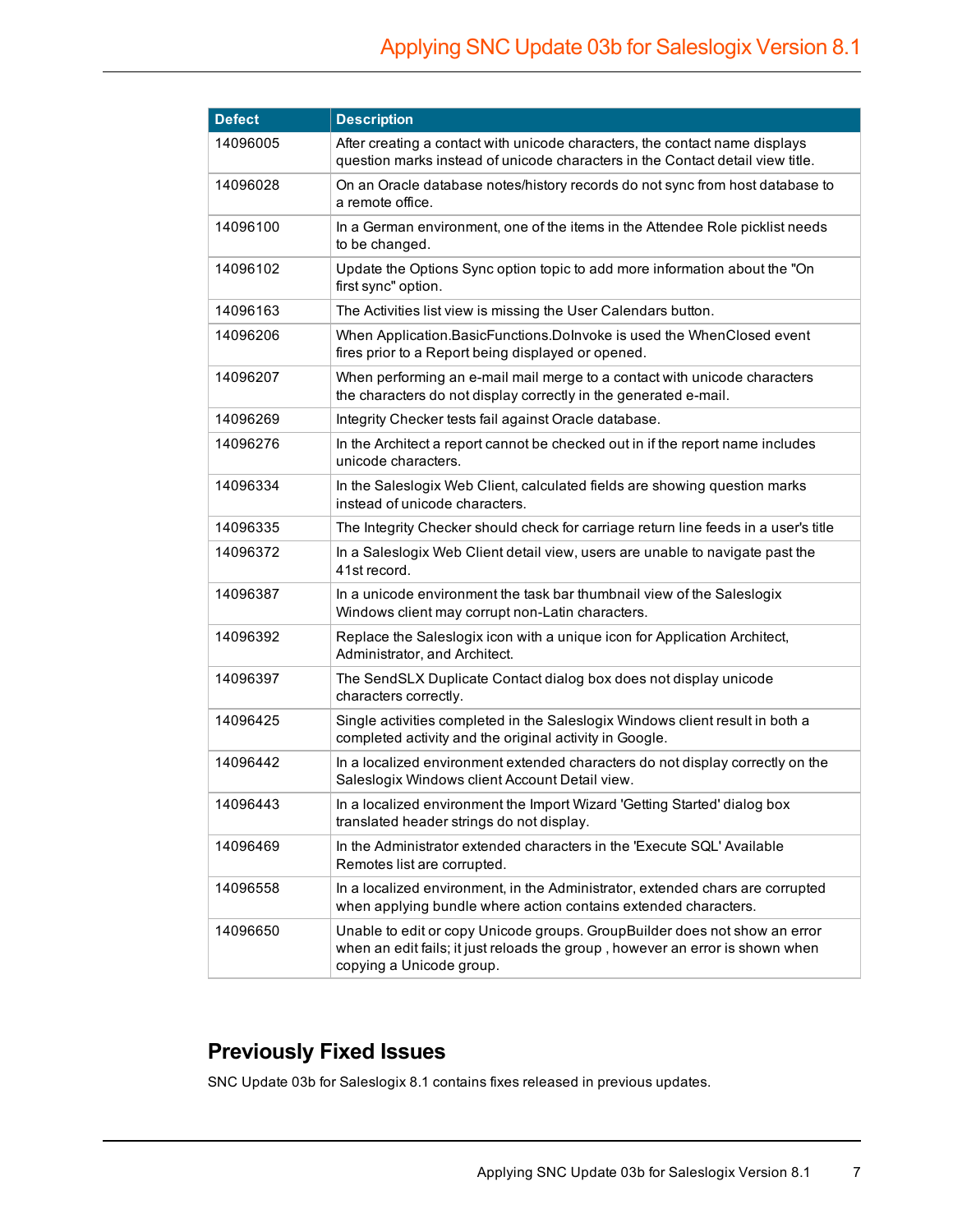| <b>Defect</b> | <b>Description</b>                                                                                                                                                                                         |
|---------------|------------------------------------------------------------------------------------------------------------------------------------------------------------------------------------------------------------|
| 13091806      | In the Saleslogix Windows Client Opportunity list view, when a record is<br>highlighted the text changes to white.                                                                                         |
| 13093053      | OnExitControl Events do not execute in the SalesLogix Windows Client.                                                                                                                                      |
| 13093107      | Users that have the File Attachment option disabled under Function Security<br>can still attach files to Notes.                                                                                            |
| 13093442      | TEFS are not created for any records inserted or updated via an external<br>source using the SLX provider and therefore the records do not synchronize.                                                    |
| 13093639      | In the Saleslogix Windows Client Calendar, the Leader is not displayed in the<br>tool tip when hovering over a personal activity.                                                                          |
| 13093647      | In the Saleslogix Windows Client, ticket activities display encoded characters<br>in the preview.                                                                                                          |
| 13093734      | In the Saleslogix Windows Client, database changes for leads are not<br>recorded.                                                                                                                          |
| 13093739      | Logging an Outlook e-mail to history using SendSLX for multiple leads only<br>records a history record for the lead that comes first alphabetically.                                                       |
| 13093850      | The SQL statements generated for groups created in the Saleslogix Windows<br>Client Query Builder with condition operators "does contain data" or "does not<br>contain data" do not include empty strings. |
| 13093914      | In the Saleslogix Windows Client when performing a mail merge on a group of<br>contacts with specific conditions the error "No value given for one or more<br>required parameters" occurs.                 |
| 13094079      | In the Saleslogix Windows Client new tickets marked for "Submit for<br>SpeedSearch" are not returned for any user except Admin.                                                                            |
| 13094154      | The Saleslogix Windows Client loses focus when inserting a ticket if other<br>applications are open.                                                                                                       |
| 13094373      | The Notes/History grid in the Saleslogix Windows and Web clients returns<br>queries on all Ticket, Account, Contact, Opportunity, and Lead entities no<br>matter what entity is viewed.                    |
| 14094606      | In the Architect Bundler, saving a bundle with a plugin that contains Cyrillic<br>characters in the name causes an error.                                                                                  |
| 14094813      | Deprecate Application.BasicFunctions.GetGroupSQL() from reports and<br>replace with Application.BasicFunctions.GetGroupSQLEx() that includes group<br>parameter information.                               |
| 14094815      | Update System to use Application.BasicFunctions.GetGroupSQLEx() for<br>reports.                                                                                                                            |
| 14094816      | Deprecate Application.BasicFunctions.GetGroupSQLInfo() from reports and<br>replace with Application.BasicFunctions.GetGroupSQLInfoEx() that includes<br>group parameter information.                       |
| 14094819      | Modify the Address Labels Count button and group SQL failsafe logic to<br>handle group parameters.                                                                                                         |
| 14094820      | Modify the Mail Merge Count button logic to handle group parameters.                                                                                                                                       |
| 14094821      | Modify Opportunity: SLX OnOpen Opportunity Statistics Report to handle<br>scenarios where a group includes parameters.                                                                                     |

SNC Update 02 for Saleslogix version 8.1 addresses the following issues: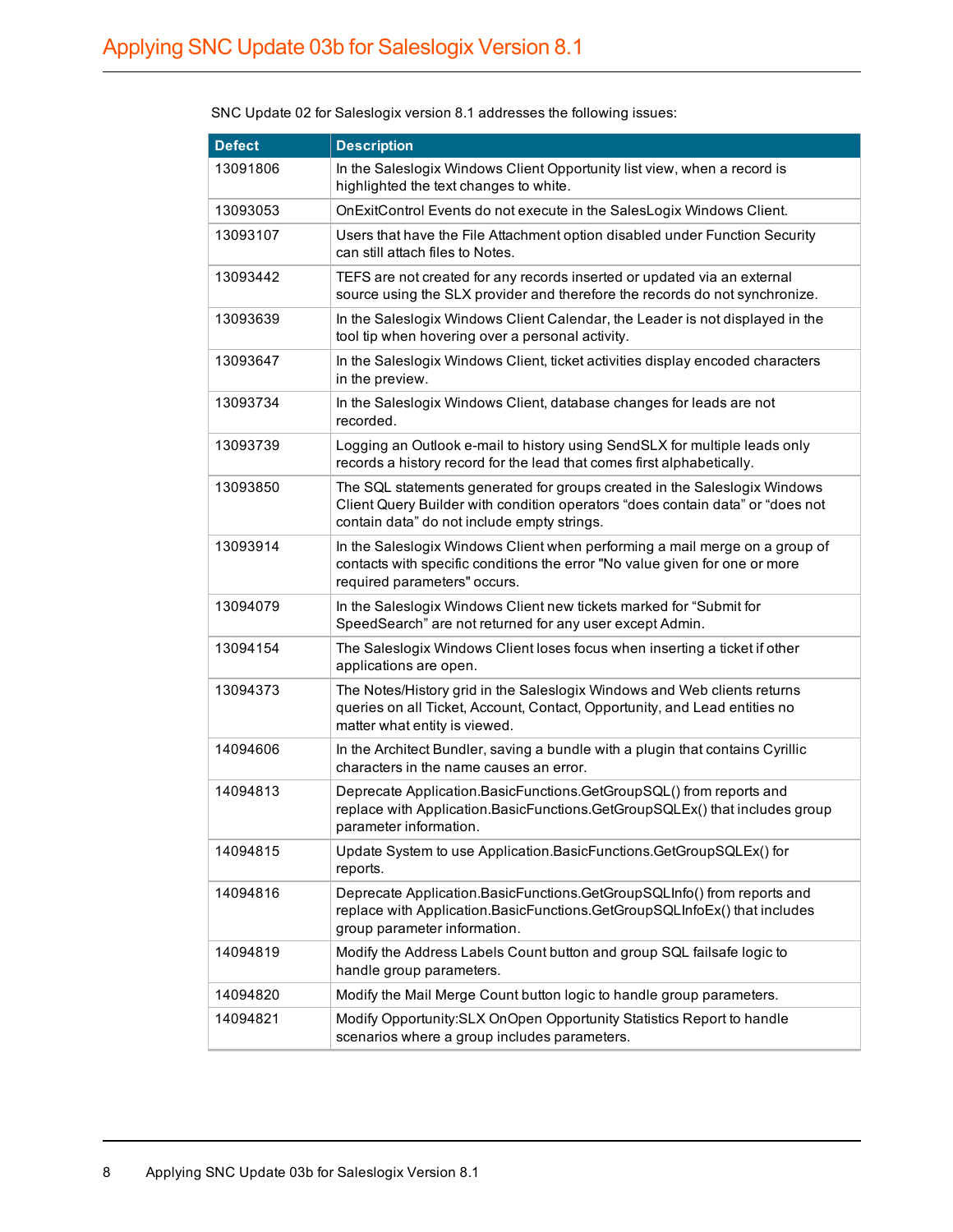| <b>Defect</b> | <b>Description</b>                                                                                                                                                                                                                                                                                         |
|---------------|------------------------------------------------------------------------------------------------------------------------------------------------------------------------------------------------------------------------------------------------------------------------------------------------------------|
| 14094888      | In a Saleslogix Windows Client with UK regional settings, groups with date<br>conditions return incorrect results.                                                                                                                                                                                         |
| 14094892      | In the Architect, LookupEdit controls using the LookupRestrictOperator IN do<br>not return results.                                                                                                                                                                                                        |
| 14094896      | Reports based on groups that use an IN condition for a Unicode field in the<br>group creates parameters for any values in the IN clause, but do not generate<br>the corresponding Crystal parameters. This causes the<br>RecordSelectionFormula to include parameter names that have not been<br>replaced. |
| 14094901      | Deleting a custom picklist from the Saleslogix Administrator or Architect causes<br>the error "List index out of bounds (-1)".                                                                                                                                                                             |
| 14094903      | Running a report using a group that includes an IN clause with numeric values<br>causes the error "A numbered range is required here".                                                                                                                                                                     |
| 14094930      | There is no warning that there may be undesirable results in Report Manager<br>when adding more than one group condition that requires the creation of a<br>Crystal CommandTable.                                                                                                                          |
| 14094968      | The Contact: Web-Enabled Contacts group fails to load.                                                                                                                                                                                                                                                     |
| 14094981      | In the Saleslogix Windows Client, if a report is created using a group condition<br>where "equal to" is set to an empty string, then the error "The types of the<br>parameter field and parameter field default values are not compatible"<br>displays.                                                    |
| 14095021      | Formatting on a DateTimeEdit picklist is incorrect after upgrading to v8.0 if the<br>ReadOnly property is set.                                                                                                                                                                                             |
| 14095025      | The security wrapper does not work if you use the OR operator in group<br>conditions.                                                                                                                                                                                                                      |
| 14095049      | Copying a group with :Date, :Time, :UserID, :Now, or :OwnerID parameter does<br>not carry over the parameters to the copied group correctly. The copied group<br>no longer includes the parameters. Instead it includes the values that were<br>used to replace the parameters.                            |
| 14095050      | The : Time parameter is incompatible with Crystal Reports, beause it expects<br>the database field to be a TIME field and Saleslogix uses DateTime only.                                                                                                                                                   |
| 14095051      | Report conditions that use the :Date and :Time parameters are not converted to<br>ISO format, which prevents UTC conversion.                                                                                                                                                                               |
| 14095075      | In a localized environment on an Oracle database, the :Database Connections<br>option in Speed Search Service Configuration Manager is disabled after<br>clicking the Refresh Connection List button.                                                                                                      |
| 14095114      | Groups that include an IN clause of string values that contain Unicode fail.                                                                                                                                                                                                                               |
| 14095152      | SpeedSearch causes the error "GetIndexFolderSize Error: Access violation at<br>address 00405343 in module 'SLXSearchService.exe' to display.                                                                                                                                                               |
| 14095168      | Enable Oracle support.                                                                                                                                                                                                                                                                                     |
| 14095173      | If the connection to the shared MSG location is interrupted, Saleslogix does not<br>retrieve the MSG files when the connection is restored. Saleslogix must be<br>closed and then reopened.                                                                                                                |
| 14095220      | The SLX OLEDB provider should return or expose the real HResult instead of<br>DB_SEC_E_AUTH_FAILED when appropriate.                                                                                                                                                                                       |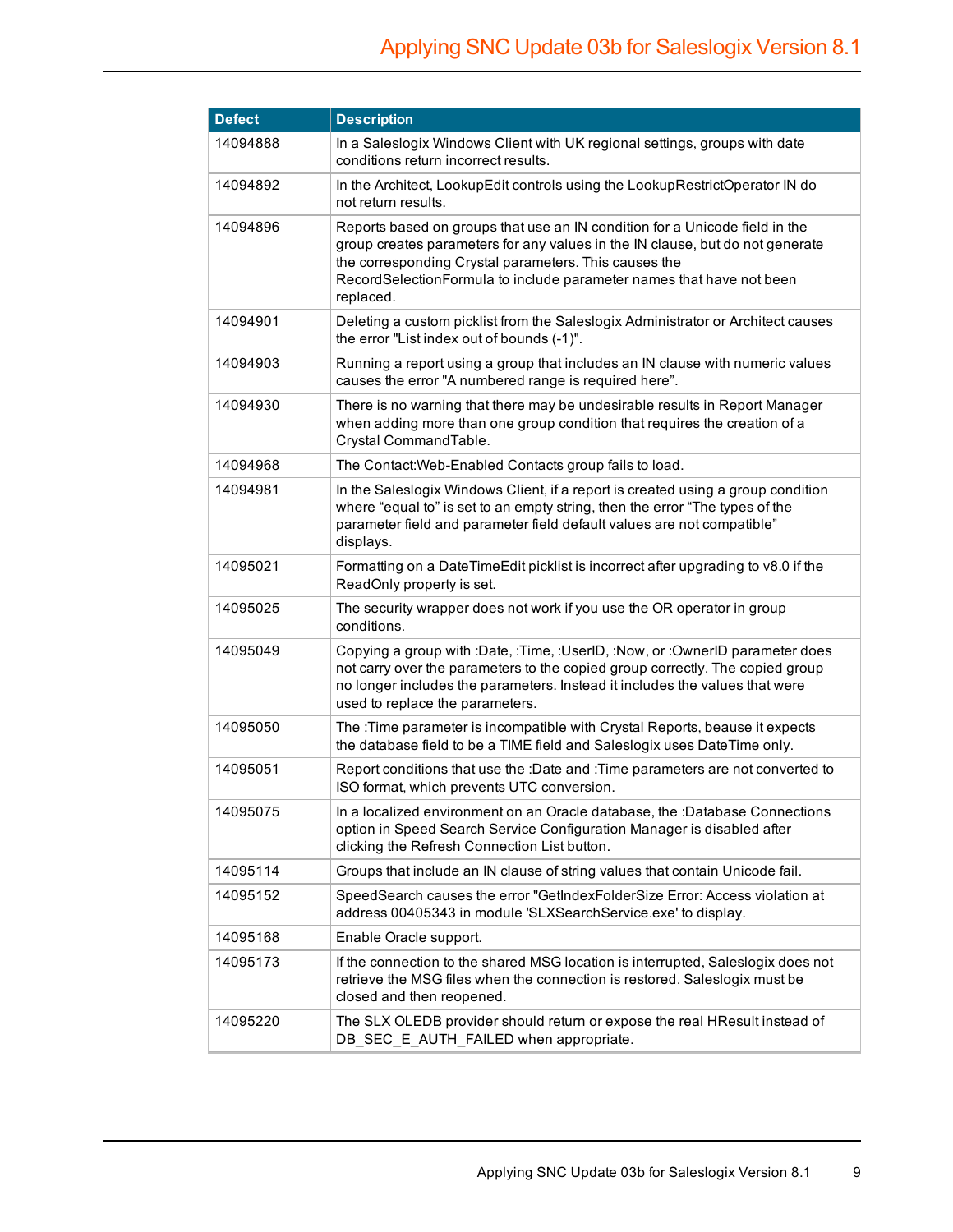| <b>Defect</b> | <b>Description</b>                                                                                                                                            |
|---------------|---------------------------------------------------------------------------------------------------------------------------------------------------------------|
| 14095221      | Applying the 8.0 to 8.1 upgrade bundle to an Oracle database displays the<br>error "Creating Index (index name): ORA-00972: identifier is too long".          |
| 14095222      | Enhance the SQL generation to use OFFSET/FETCH for SQL Server 2012 for<br>paged queries.                                                                      |
| 14095228      | The MSSQL specific NEWID() function fails for Oracle in the<br>SLXConversionUtility.                                                                          |
| 14095238      | Remove Intellisync references from help.                                                                                                                      |
| 14095257      | CreateOracleViews.sql and CreateOracleIndexes.sql scripts are no longer<br>required after creating an Oracle database.                                        |
| 14095331      | When an activity, including recurring activities, is completed a new<br>globalsyncid should be generated in the History table.                                |
| 14095334      | In a localized environment, if Day Light Saving Time is selected and the time<br>zone is Brasilia or Santiago, the SalesLogix Administrator stops responding. |
| 14095409      | The internal class used by Saleslogix to set parameters on a report is failing to<br>set parameters.                                                          |
| 14095516      | SpeedSearch error GetIndexFolderSize Error: Access violation at address<br>00405343 in module 'SLXSearchService.exe' appears in the Event log.                |

SNC Update 01 for Saleslogix version 8.1 addresses the following issues:

| <b>Defect</b> | <b>Description</b>                                                                                                                                                                                  |
|---------------|-----------------------------------------------------------------------------------------------------------------------------------------------------------------------------------------------------|
| 13092631      | In a Russian localized Saleslogix Windows Client, corrupted characters<br>display in the "Lookup Account" window.                                                                                   |
| 13092633      | In a Russian localized Saleslogix Windows Client, corrupted characters<br>display in the Status field of the Insert Opportunity window.                                                             |
| 13093030      | Cannot edit a tab in Administrator in a French localized environment with<br>extended characters.                                                                                                   |
| 13093056      | Enables support for Saleslogix Network Client reports.                                                                                                                                              |
| 13094034      | A "List index out of bounds" error message displays after setting up a new<br>group with specific operators and values.                                                                             |
| 13094080      | Usernames with accents do not display correctly in Architect.                                                                                                                                       |
| 13094127      | Cannot "Send as" another user when using Mail Merge in the Saleslogix<br>Windows Client.                                                                                                            |
| 13094300      | In the Saleslogix Windows Client Query Builder, duplicate values display<br>when a user selects CONTACT. TYPE in a Contact group.                                                                   |
| 13094329      | Groups created in the Saleslogix Windows Client that use Float, Currency,<br>DateTime, or Decimal parameters will give an invalid result when the group is<br>executed in the Web Client.           |
| 13094332      | Groups that have DateTime parameters are passed as locale specific<br>DateTime strings (e.g. string of '9/16/2008 10:27:00 AM') instead of as<br>DateTime parameter values or ISO DateTime strings. |
| 13094359      | In a German localized environment, SQL Statements executed in the<br>Administrator return untranslated German extended characters.                                                                  |
| 13094360      | In a localized environment, pick lists with extended characters are not inserted<br>correctly from a bundle.                                                                                        |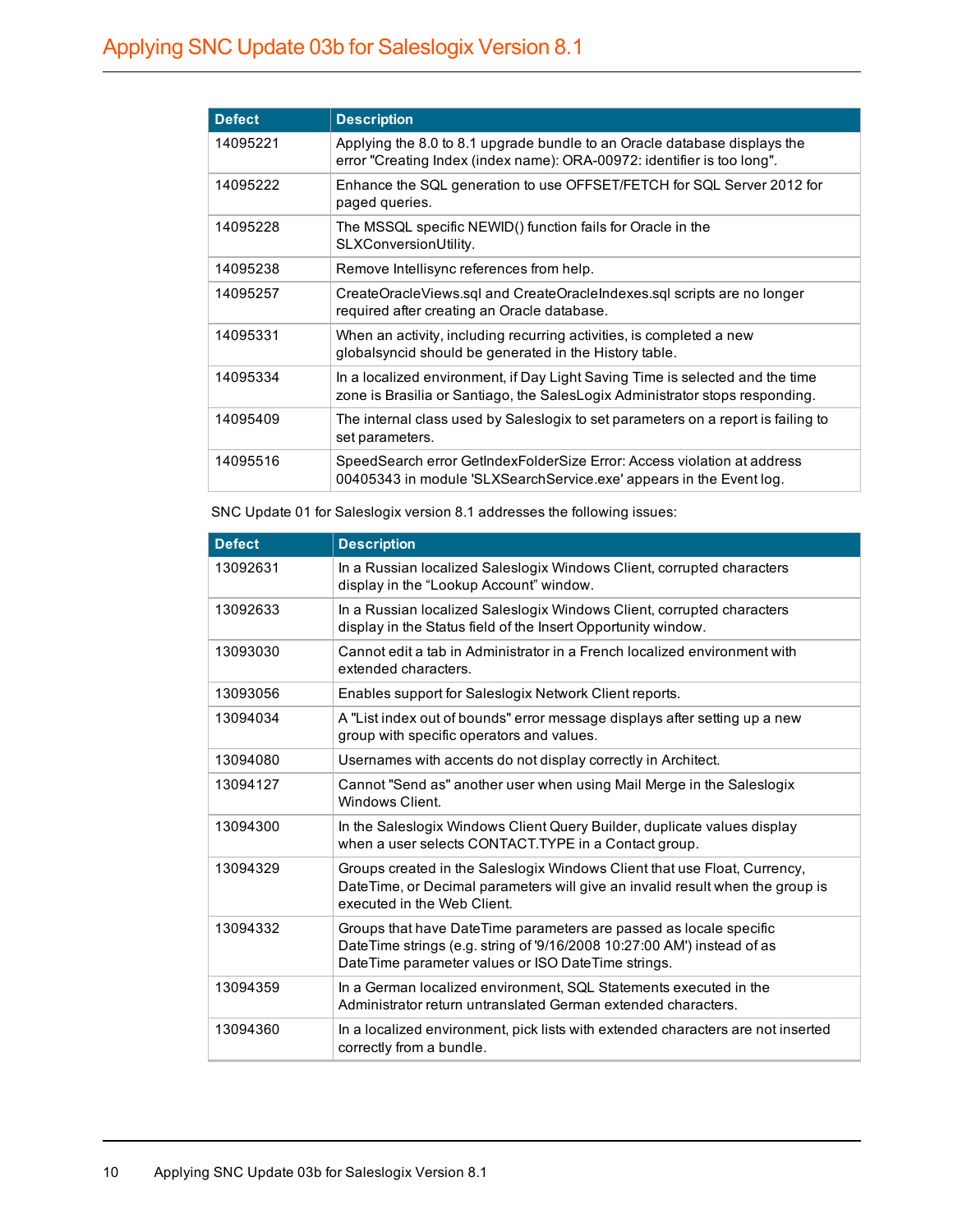| <b>Defect</b> | <b>Description</b>                                                                                                                           |
|---------------|----------------------------------------------------------------------------------------------------------------------------------------------|
| 14094598      | When adding or modifying a column header in the Saleslogix Windows Client<br>accented characters to do not display correctly.                |
| 14094634      | When adding a calculated field based on specific conditions to a group layout,<br>the error "The following SData diagnosis occurred" occurs. |
| 14094653      | In the Outlook Connection Options view, the Use Windows Authentication<br>check box label is truncated.                                      |
| 14094778      | In a French or German localized environment, the Architect help does not<br>open.                                                            |
| 14094869      | When synchronizing contacts and activities to Outlook using Outlook Sync, the<br>CreateSource is set to GoogleSync instead of Outlook Sync.  |
| 14094885      | Query Builder groups created with date/time as a condition display the error<br>"Error parsing within parameter" error.                      |

## **File Information**

This update may include . pdb files which are not listed in the following table. These files are included to provide additional logging information for troubleshooting purposes.

| <b>File Name</b>                           | <b>File Contents</b>                        | <b>File</b><br><b>Version</b> |
|--------------------------------------------|---------------------------------------------|-------------------------------|
| SLX v810<br>SNC<br>Update<br>03b.zip       | SLX_v810_SNC_Update_03b.exe                 |                               |
|                                            | Saleslogix v8.1.0 Update 03.sxb             |                               |
| SLX v810<br>$SNC_{-}$<br>Update<br>03b.exe | Admin.chm                                   |                               |
|                                            | Admin.exe                                   | 8.1.0.1434                    |
|                                            | ApplicationArchitect.chm                    |                               |
|                                            | Architect.chm                               |                               |
|                                            | Architect.exe                               | 8.1.0.1434                    |
|                                            | ImportWiz.exe                               | 8.1.0.1434                    |
|                                            | Integrations.chm                            |                               |
|                                            | Interop.SLXReporting.dll                    | 8.1.0.0                       |
|                                            | Interop.SLXSystem.dll                       | 8.1.0.0                       |
|                                            | ReportingAssistant.chm                      |                               |
|                                            | Sage.SalesLogix.DelphiBridge.dll            | 8.1.0.1227                    |
|                                            | Sage.SalesLogix.NetExtensions.Framework.dll | 8.1.0.1434                    |
|                                            | SalesClient.chm                             |                               |
|                                            | SalesLogix.exe                              | 8.1.0.1434                    |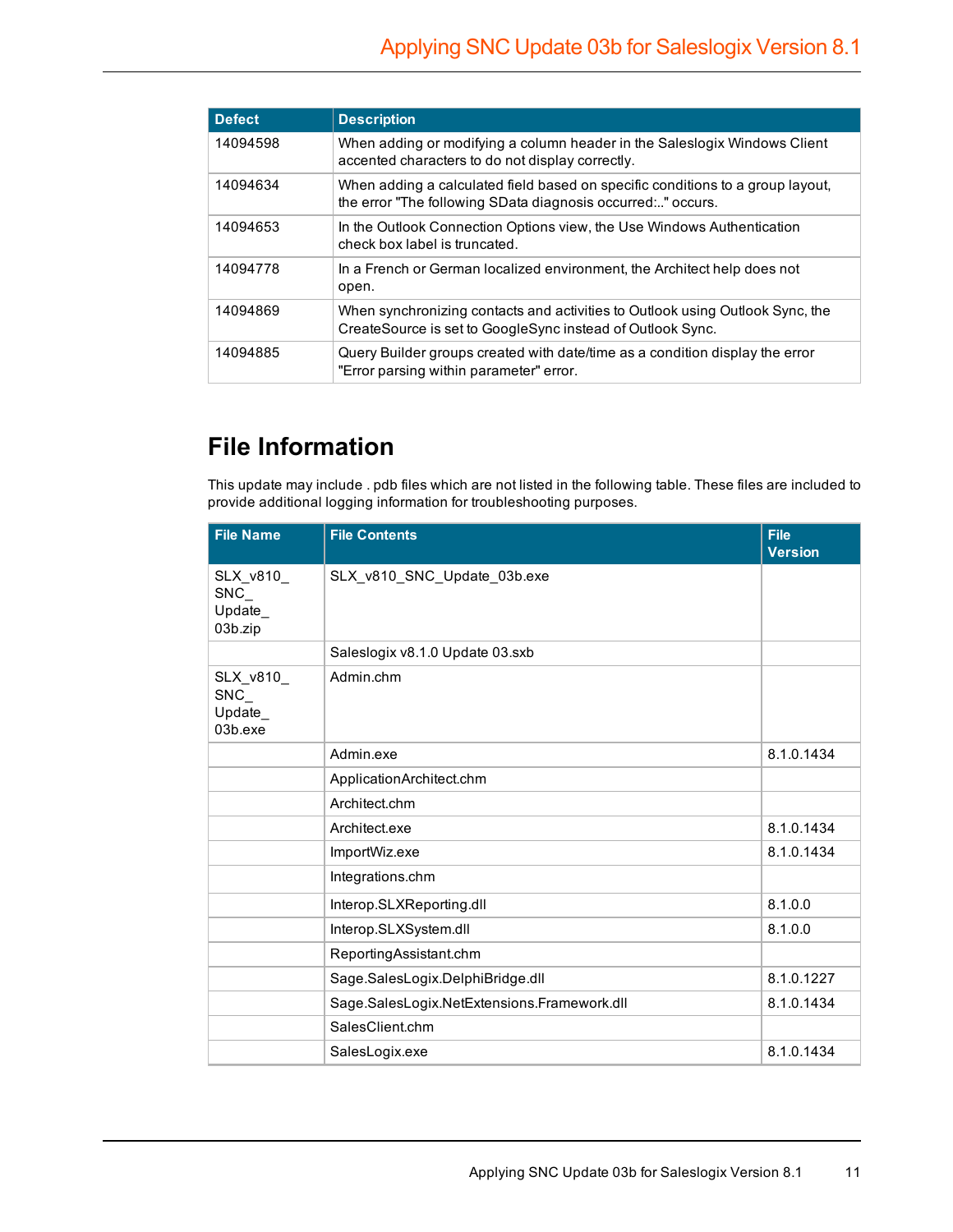| <b>File Name</b>           | <b>File Contents</b>             | <b>File</b><br><b>Version</b> |
|----------------------------|----------------------------------|-------------------------------|
|                            | Saleslogix.Reporting.API.dll     | 8.1.0.1227                    |
|                            | SalesLogix.sxc                   |                               |
|                            | SLXControls.ocx                  | 8.1.0.1434                    |
|                            | SIxConversionUtility.exe         | 8.1.0.1227                    |
|                            | SLXDBChecker.exe                 | 8.1.0.1434                    |
|                            | SLXDBEngine.dll                  | 8.1.0.1434                    |
|                            | SLXEventMessage.dll              | 8.1.0.1434                    |
|                            | SLXHistorySecurityExtension.dll  | 8.1.0.1253                    |
|                            | SLXLoggingObj2.dll               | 8.1.0.1253                    |
|                            | SIxLoggingTrigger.dll            |                               |
|                            | SLXMMEngine.dll                  | 8.1.0.1434                    |
|                            | SLXMMGUI.dll                     | 8.1.0.1434                    |
|                            | SLXNetExtensions.exe             | 8.1.0.1434                    |
|                            | SLXOLEDB.dll                     | 8.1.0.1434                    |
|                            | SLXOptions.dll                   | 8.1.0.1181                    |
|                            | slxotl32.dll                     | 8.1.0.1434                    |
|                            | SLXOutlookSync.chm               |                               |
|                            | SLXPROFILING.dll                 | 8.1.0.1434                    |
|                            | SLXReporting.dll                 | 8.1.0.1434                    |
|                            | SLXReportingAssistant.exe        | 8.1.0.1227                    |
|                            | SLXReportingAssistant.exe.config |                               |
|                            | SLXSearchService.exe             | 8.1.0.1434                    |
|                            | SIxSearchTrigger.dll             | 8.1.0.1434                    |
|                            | SLXServer.exe                    | 8.1.0.1434                    |
|                            | SIxSL.dll                        | 8.1.0.1434                    |
|                            | SLXSpeedSearch.dll               | 8.1.0.1253                    |
|                            | SLXSystem.dll                    | 8.1.0.1434                    |
|                            | SLXSystem.exe                    | 8.1.0.1434                    |
|                            | SLXTriggers.dll                  | 8.1.0.1434                    |
|                            | SpeedSearchConfig.exe            | 8.1.0.1253                    |
|                            | SyncClient.exe                   | 8.1.0.1434                    |
|                            | SyncServer.exe                   | 8.1.0.1434                    |
| Saleslogix                 | Changes to Dashboard Widgets     |                               |
| v8.1.0<br>Update<br>03.sxb | • System : SData Feed            |                               |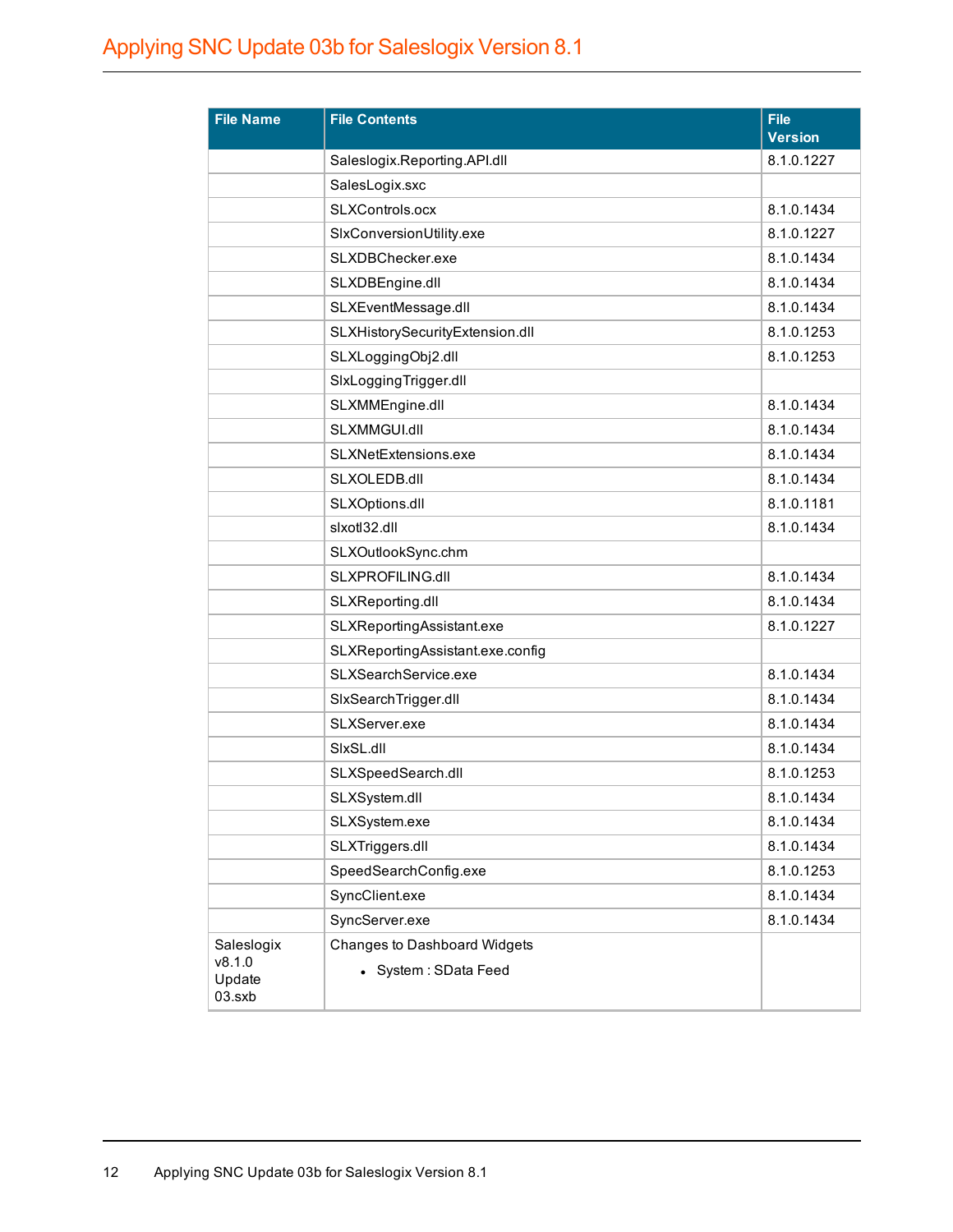| <b>File Name</b> | <b>File Contents</b>                                                                                                 | <b>File</b><br><b>Version</b> |
|------------------|----------------------------------------------------------------------------------------------------------------------|-------------------------------|
|                  | Changes to Forms:                                                                                                    |                               |
|                  | Lead: Notes-History                                                                                                  |                               |
|                  | System: Manage Targets                                                                                               |                               |
|                  | System: MoveContact                                                                                                  |                               |
|                  | System: Opportunity Detail                                                                                           |                               |
|                  | <b>System: Opportunity Statistics</b>                                                                                |                               |
|                  | System: SLX Report Manager View                                                                                      |                               |
|                  | System : Update Multiple Opportunities                                                                               |                               |
|                  | Changes to Global Scripts:                                                                                           |                               |
|                  | • System : Global System                                                                                             |                               |
|                  | • System: Opportunity Management                                                                                     |                               |
|                  | Changes to Reports                                                                                                   |                               |
|                  | Marketing: Campaign Summary Report                                                                                   |                               |
|                  | • Opportunity: Closed Opportunities By Account                                                                       |                               |
|                  | <b>Opportunity: Closed Opportunities Summary</b>                                                                     |                               |
|                  | Changes to VBScripts:                                                                                                |                               |
|                  | • Dashboard: Content Set Support                                                                                     |                               |
|                  | Opportunity: SLX OnOpen Opportunity Statistics Report                                                                |                               |
|                  | System: Export_Grid_RS_To_Excel                                                                                      |                               |
|                  | System: Notes History Common                                                                                         |                               |
|                  | System: SLX Crystal Report-                                                                                          |                               |
|                  | System: SLX Lead Support                                                                                             |                               |
|                  | System: SLX Report Condition Builder Controller                                                                      |                               |
|                  | System: SLX Report Conditions                                                                                        |                               |
|                  | System: SLX Report Controller                                                                                        |                               |
|                  | Creates Indexes:                                                                                                     |                               |
|                  | • Index GLOBALCHANGETRACKING CHGTYPE on<br>GLOBALCHANGEDTRACKING (CHANGETYPE)                                        |                               |
|                  | • UNIQUE Index DBOBJECTDEF OBJECTNAME<br>DBTYPE on DB OBJECTDEFINITION (OBJECTNAME,<br>DATABASETYPE)                 |                               |
|                  | • UNIQUE Index GLOBALCHANGETRACKING COMP<br>KEY on GLOBALCHANGETRACKING (ENTITYID,<br>USERID, TABLENAME, CHNAGETYPE) |                               |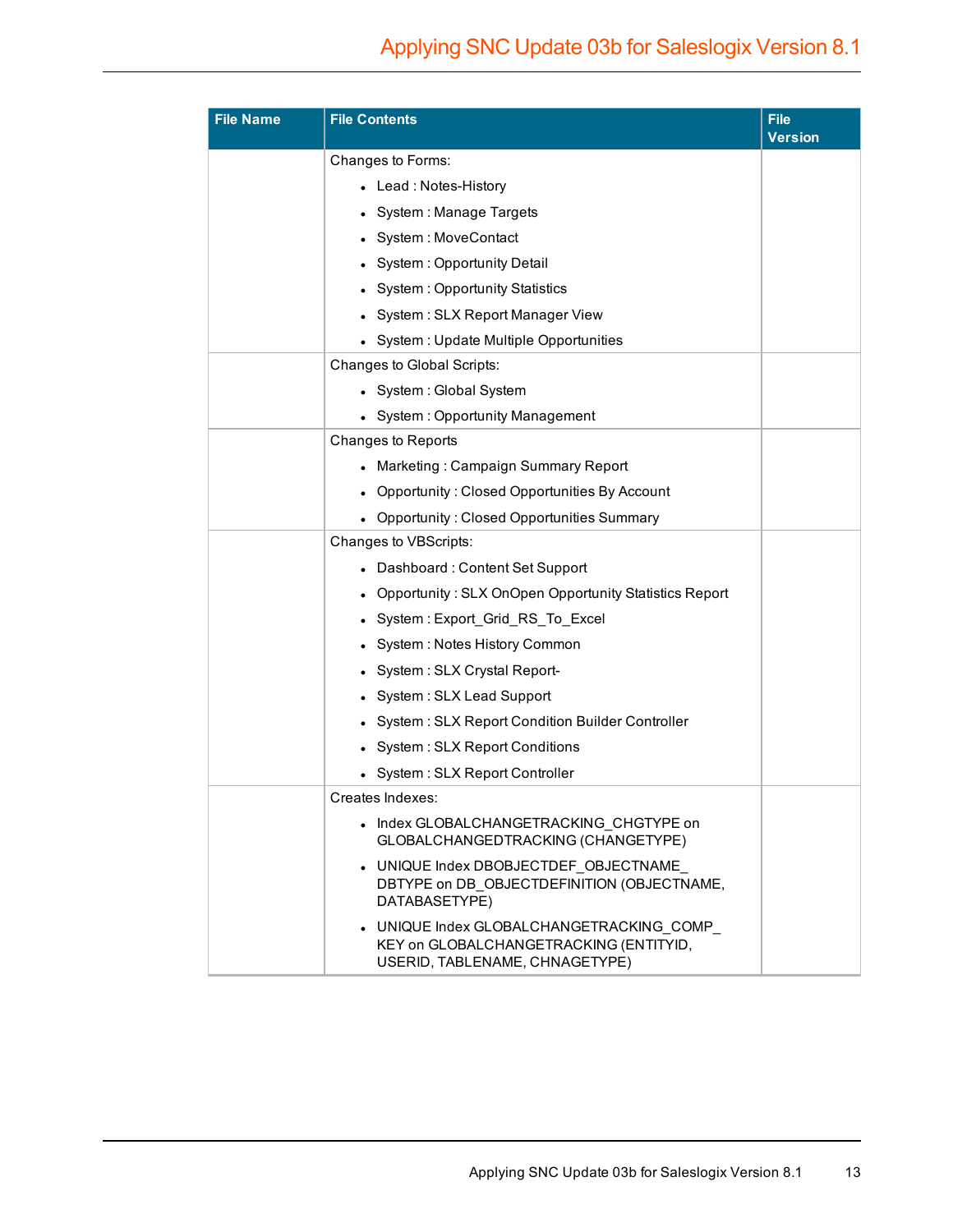| <b>File Name</b> | <b>File Contents</b>                                                                                                  | <b>File</b><br><b>Version</b> |
|------------------|-----------------------------------------------------------------------------------------------------------------------|-------------------------------|
|                  | Executes SQL                                                                                                          |                               |
|                  | • DELETE FROM sysdba.SLXOLEDBPLUGINDATA                                                                               |                               |
|                  | • Exec ('DROP INDEX DBOBJECTDEFINITION<br>OBJECTNAME DBTYPE ON sysdba.DB<br>OBJECTDEFINITION')                        |                               |
|                  | • Exec('DROP INDEX GLOBALCHANGETRACKING<br><b>CHANGETYPE ON</b><br>sysdba.GLOBALCHANGETRACKING')                      |                               |
|                  | • Exec('DROP INDEX GLOBALCHANGETRACKING<br>COMPOSITE KEY ON<br>sysdba.GLOBALCHANGETRACKING')                          |                               |
|                  | • DELETE FROM sysdba/PICKLIST Where PICKLISTID =<br>'kSYST0000416 And ITEMID=k6UJ9A0003V1' Or TEXT<br>$=$ 'AdminLink' |                               |
|                  | - DELETE FROM sysdba/PICKLIST Where PICKLISTID =<br>'kSYST0000416 And ITEMID=k6UJ9A0003V4' Or TEXT<br>= 'SystemLink'  |                               |
|                  | • DELETE FROM sysdba/PICKLIST Where PICKLISTID =<br>'kSYST0000416 And ITEMID=k6UJ9A0003V5' Or TEXT<br>= 'User Link'   |                               |
|                  | DELETE FROM sysdba/PICKLIST Where PICKLISTID =<br>"kSYST0000416 And ITEMID=k6UJ9A0003V7' Or TEXT<br>$=$ Text Item     |                               |
|                  | Insert Record:                                                                                                        |                               |
|                  | • SLXOLEDBPLUGINDATA (SYST0000000B)                                                                                   |                               |
|                  | • USEROPTIONDEF [FieldCoun tExtendedGroupList]                                                                        |                               |
|                  | • USEROPTIONDEF<br>[HideOnSelection ExtendedGroupList]                                                                |                               |
|                  | • USEROPTIONDEF<br>[ShowOnLookup ExtendedGroupList]                                                                   |                               |
|                  | • USEROPTIONDEF<br>[StayInDetailView ExtendedGroupList]                                                               |                               |
|                  | Insert Pick List Integration Type                                                                                     |                               |

### **Implementing Saleslogix version 8.1 on an Oracle Database**

SNC Update 02 for Saleslogix Version 8.1 added functionality to enable Saleslogix v8.1 to run on an Oracle database. These steps are only required for implementations of Saleslogix version 8.1 on an Oracle database. If your implementation uses a SQL database or you already performed these steps in a previous update, skip the following steps and proceed to "Issues Fixed in This [Update"](#page-3-0) on page 2.

#### **Installing Saleslogix on Oracle for the first time**

If you are installing Saleslogix on Oracle for the first time, use the following steps.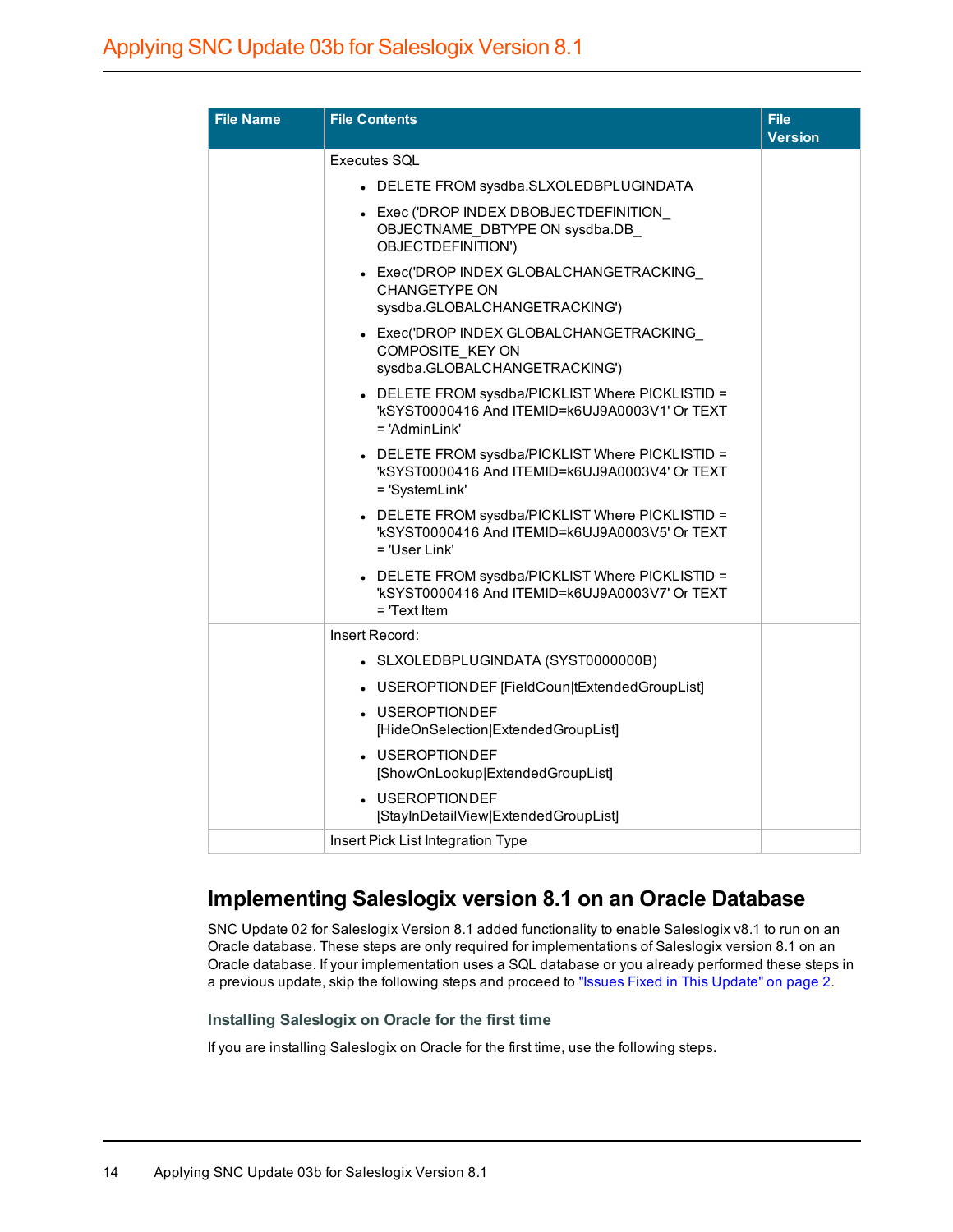#### **To install Saleslogix 8.1 on an Oracle database**

- 1. Install Saleslogix by following the instructions in the *SalesLogix v8.1 Implementation Guide*, including Appendix A: Creating a Database for Oracle. with the following modifications:
	- a. Do not use the Oracle.dmp files that are provided on the Saleslogix DVD. New Oracle.dmp files are available in the SLX\_v810\_Oracle\_Database.zip on the Saleslogix external Customer and Partner portals.
	- b. Ignore the steps for running the CreateOracleIndexes.sql script (Index the Database) and the CreateOracleViews.sql script (Add Database Views). These scripts are no longer necessary.
	- c. On the Oracle Administrator machine, run the GrantSYSDBAviews.sql. This script is necessary to allow addition of necessary views.
		- i. Open Oracle SQL \*Plus Worksheet or SQL Developer and log on as the Oracle sys user.
		- ii. On the **File** menu, click **Open**.
		- iii. Browse to the **GrantSYSDBAviews.sql** script. The script is located in the Database\Oracle folder on the Saleslogix DVD.
		- iv. To load the script into the Query section, click **Open**.
		- v. To run the script, click **Execute**.
- 2. Follow the steps in this document for installing SLXV8.1 SNC 03b.

#### **Upgrading Saleslogix on Oracle**

If you are upgrading your Saleslogix on Oracle installation to Saleslogix v8.1 use the following steps.

#### **To upgrade Saleslogix to version 8.1 on an Oracle database**

- 1. Follow the instructions for upgrading your Saleslogix installation as described in the document called *Upgrading to Saleslogix v8.1*.
- 2. Apply this update following the instructions in this document.
- If you are upgrading a version of Saleslogix on Oracle, and your implementation includes or will include Outlook sync or Saleslogix Mobile, you must also install SLX v8.1 Core 02 or later.

### **Applying the Update**

Install this Update to all computers where Saleslogix is installed.

Before installing the Saleslogix v8.1.0 Update 03.sxb bundle, review the files included in the update. Back up any customized files that may be affected, or back up the whole project if there are many files. Then, apply the update bundle in one of the following ways:

- Manually merge the update items with the customized items.
- Apply the bundle (overwriting all existing items), and then manually merge the customized items.
- If you already installed the Saleslogix v8.1.0 Update 03.sxb for SNC Update 03 you do not need to install the Saleslogix v8.1.0 Update 03.sxb again.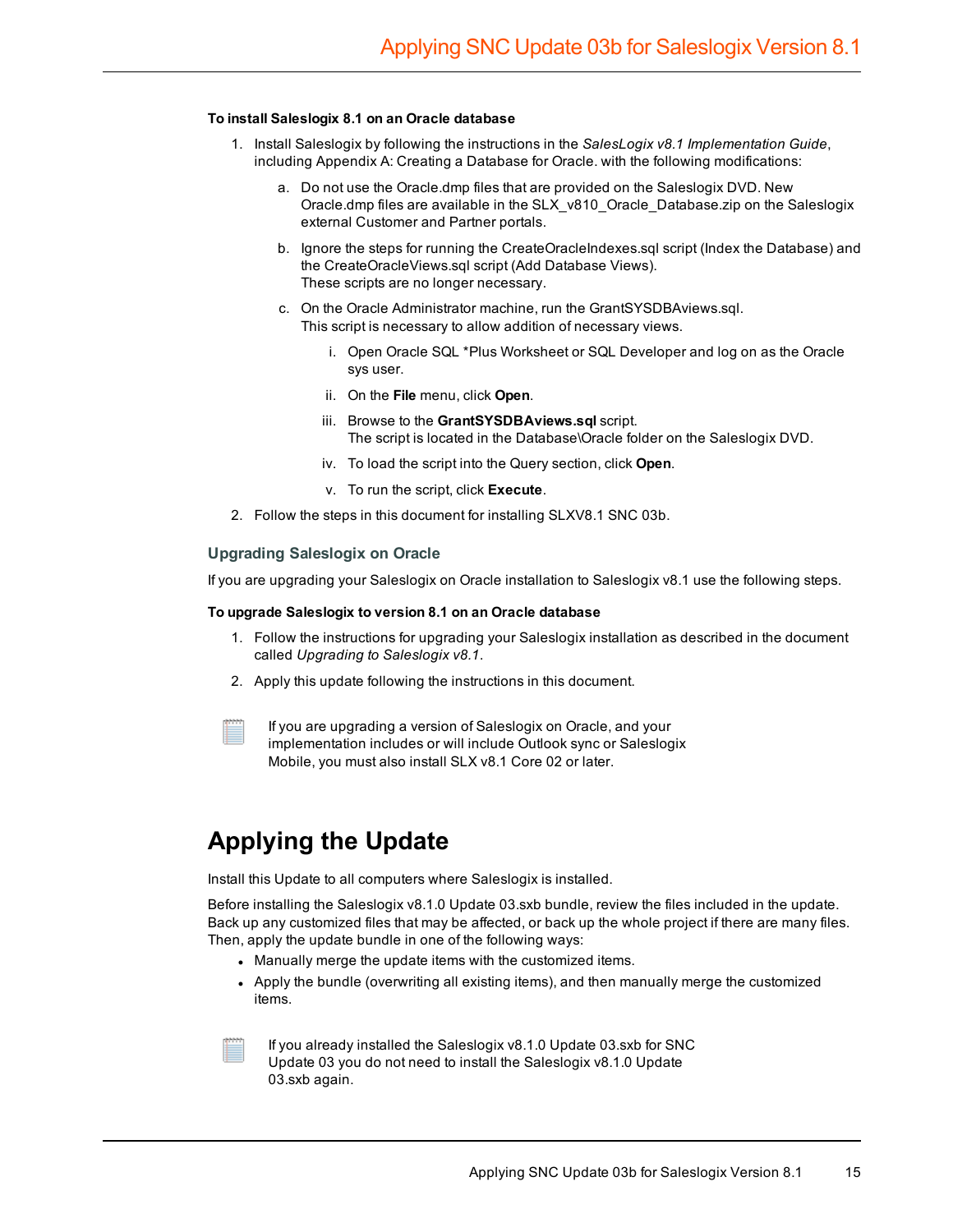#### **To begin the install**

- 1. Close all Saleslogix applications on the computer to which you are applying the Update.
- 2. Extract the contents of the **SLX\_v810\_SNC\_Update\_03b.zip** file to a temporary folder.
- 3. Navigate to the folder where you extracted the Update files and double-click **SLX\_v810\_SNC\_ Update\_03b.exe**.
- 4. Click **Next**.
- 5. On the **Welcome** screen, click **Install** to install the patch.

Automated installations can be used to install the Saleslogix Client for new users. When the automated installation is updated using this method, it contains the initial version of the Saleslogix Client and all service packs and updates applied to your system.

6. On the **Completed** screen, click **Finish**.

#### **Finding Script Changes**

Changes to Saleslogix scripts, and scripts on forms, can be researched using a third-party comparison utility such as Beyond Compare or Microsoft Word. You can use the following example procedure to determine the Saleslogix script changes in this release. Then, use that information to update your custom scripts with the Saleslogix changes, or add your customizations to the Saleslogix script.

#### **To find script changes**

- 1. Apply the upgrade bundles to a test environment.
- 2. Open the original version of the script or form you want to research in the **Architect**.
- 3. Right-click the script, and then click **Select All**.
- 4. Copy and paste the information to a text editor, such as **WordPad**.
- 5. Save the script with the version number in the name.
- 6. Repeat steps 2 5 for the same plugin updated in this release.
- 7. Open the original plugin version in **Microsoft Word** (saved in step 5).
- 8. On the **Tools** menu, click **Compare and Merge Documents**.
- 9. Browse to and select the updated plugin (saved in step 6) and click **Merge**.
- 10. View the code changes and determine how to merge the Saleslogix changes with your customizations.

#### **Installing the Bundle Using the Saleslogix Administrator**

Use the Saleslogix Administrator to install the Saleslogix v8.1.0 Update 03 bundle.

Before installing the update bundle, create a bundle of all customized plugins in your database. Saleslogix does not overwrite your customized plugins. However, this bundle can be used as a backup of your customizations.

#### **To install the bundle**

- 1. Open the **Administrator**.
- 2. On the **Navigation Bar**, click **Bundles**.
- 3. Click **Install**.
- 4. Navigate to the folder where you extracted the Update files and double-click the bundle named **Saleslogix v8.1.0 Update 03**.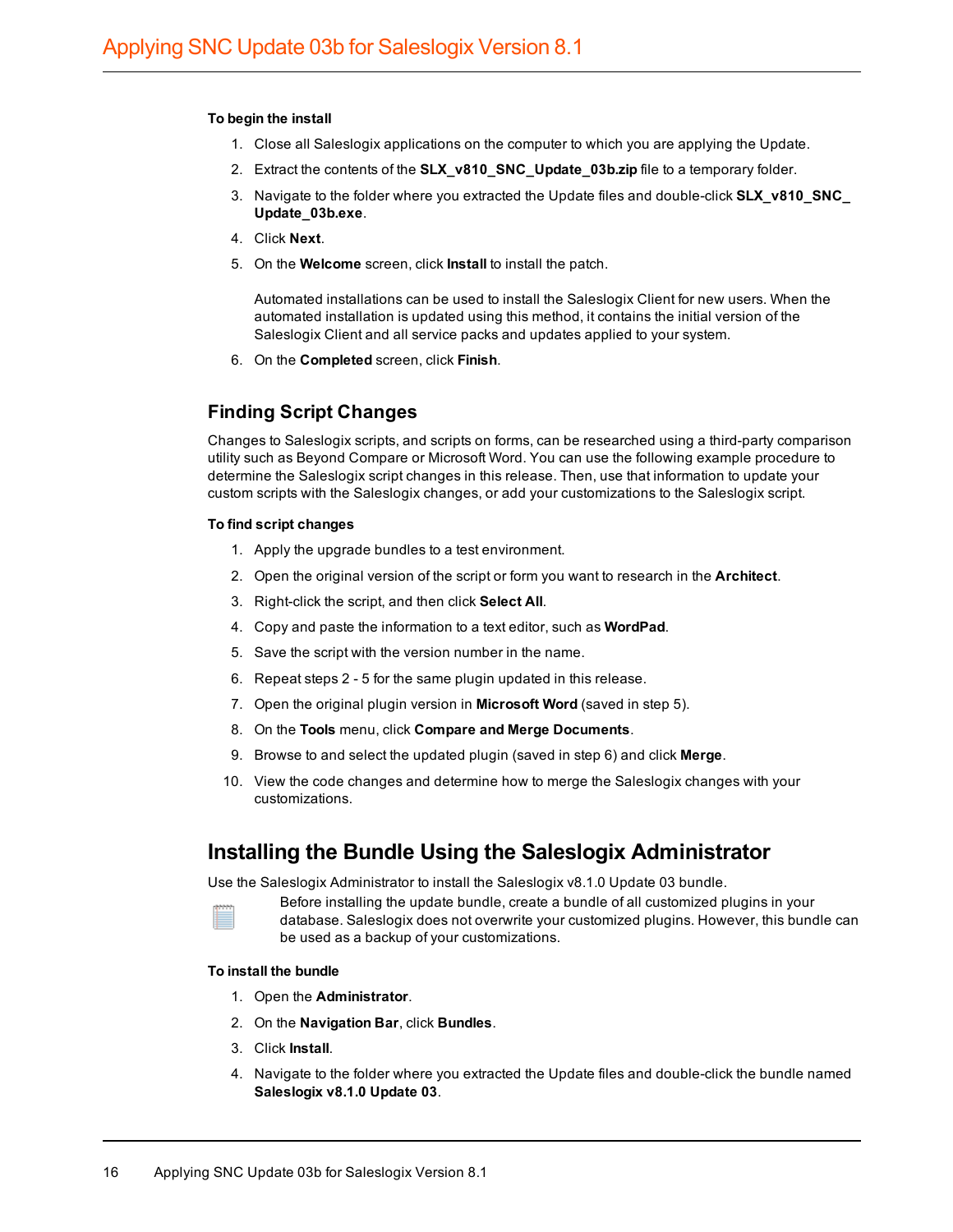- 5. After the bundle is loaded, the **Choose Actions to Install** dialog box appears. View the plugins to be installed with this release, and then click **OK**.
- 6. During installation, click **Yes**, **Yes to All** or **OK** on any confirmation message boxes for overwriting system plugins or indexes.
- 7. In the **Choose Teams** dialog box, select the teams to which you want to release plugins, and then click **OK**.

## **Updating the Integrity Checker Library**

Saleslogix 8.1 SNC Update 03 includes a new Integrity Checker test. If you have opened the Integrity Checker since installing Saleslogix version 8.1, then you must perform the following steps in order to receive the updated Integrity Checker library.



If you updated the Integrity Checker library for SNC Update 03 you do not need to updated the library again.

#### **To update the Integrity Checker library**

- 1. On the computer where the Integrity Checker is installed, browse to **C:\ProgramData\SalesLogix\Integrity Checker**.
- 2. Rename the existing **SalesLogix.sxc** file
- 3. Open Integrity Checker to automatically create the new library file.
- 4. If you have customized the Integrity Checker library, then you must merge the differences between the SalesLogix.sxc file renamed in step 2 and the new SalesLogix.sxc created in step 3 using a text editor of your choice.

### **Refreshing the Image Cache**

Saleslogix 8.1 SNC Update 03 includes new icons for the Administrator and Architect and Saleslogix Web Core Update 03 includes a new icon for the Application Architect. In order for the new icons to appear on Windows 8 or Windows Server 2012, it may be necessary to refresh the icon cache.

If you will also be installing Web Core Update 03b on a computer, you can wait to complete these steps until after you have installed Web Core Update 03. These steps are also available in the *Applying Web Core update 03 for Saleslogix Version 8.1* document.

#### **To update the icon cache**

1. Log on as the local administrative user to the machine that has the Administrator, Application Architect, or Architect installed.

This must be the Windows administrator user. Users that are just part of the Administrators group may not have the necessary permissions.

- 2. Open a command window and type **cd C:\Users\[User] \AppData\Local\Microsoft\Windows\Explorer**. Replace [User] with the Windows user for whom Saleslogix is installed on the machine, for example WebDLL.
- 3. To view a list of the files and confirm that the folder contains multiple files starting with iconcache, type **dir**.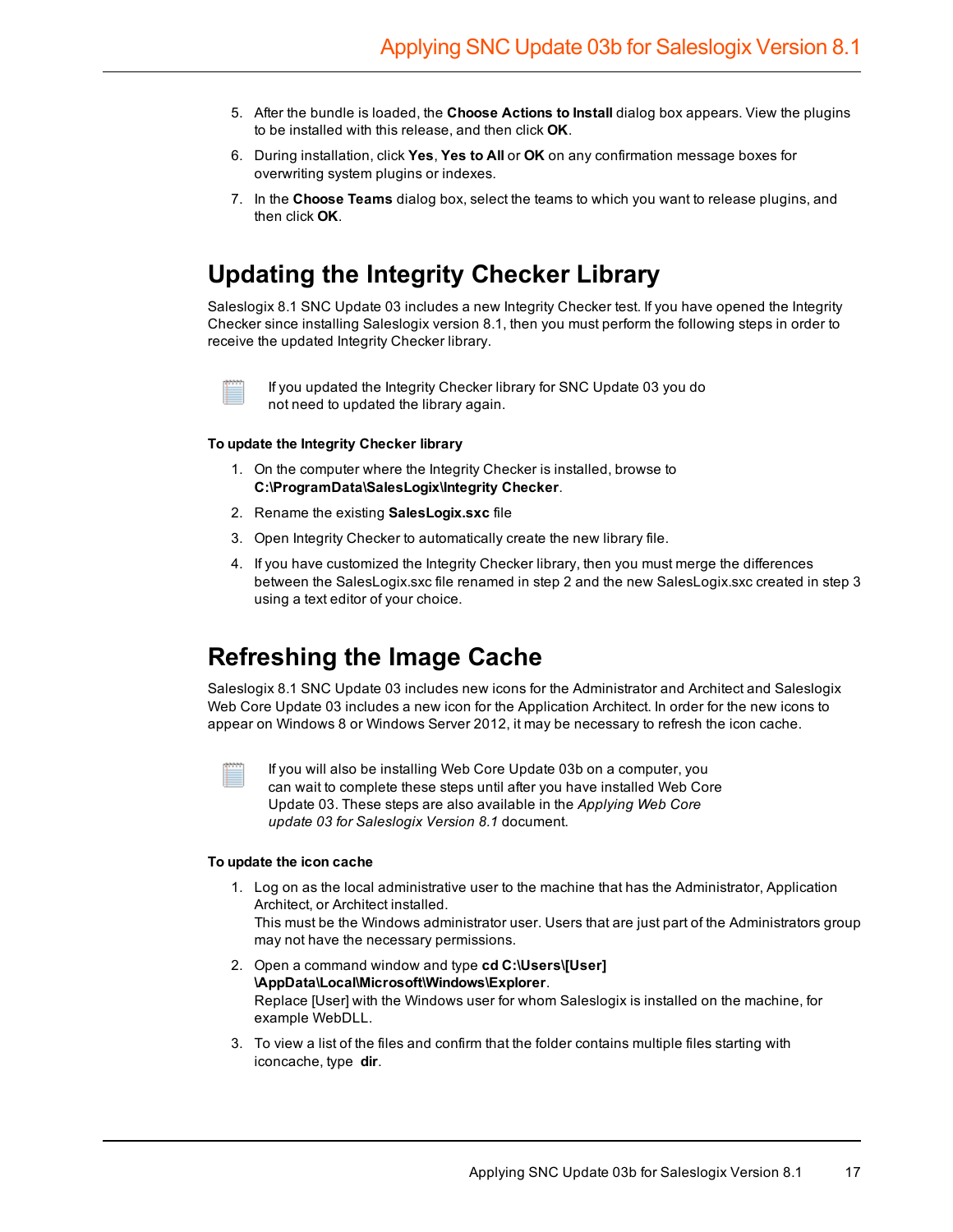- 4. Close all programs running on the machine, including Explorer. To close Explorer, open Task Manager, open the Details tab, in the list right-click explorer.exe and click End Task.
- 5. In the command window, type **del iconcache\*** and then press **Enter**.
- 6. Type **shutdown /r** to reboot the machine. The Start menu may not be visible until you reboot.
- 7. Repeat for each machine that has the Administrator, Application Architect, or Architect installed.

## **Using the Saleslogix Reporting Assistant to Map Dynamic Parameters**

The Saleslogix Reporting Assistant was introduced in 8.1 SNC Update 03 to support reports with dynamic parameters on the Saleslogix Web Client.

In order to run reports with dynamic parameters on the Saleslogix Web Clien, you must map any dynamic parameters. The Saleslogix Reporting Assistant identifies dynamic parameters for you and enables you to map them to the appropriate tables and fields.

Once you have identified and mapped all of the dynamic parameters, you will not have to map them again. If you create a new report or edit an existing report, use the Saleslogix Reporting Assistant to identify and map any new dynamic parameters.



In order to map dynamic parameters, you will need to view reports in the SAP Crystal Reports designer.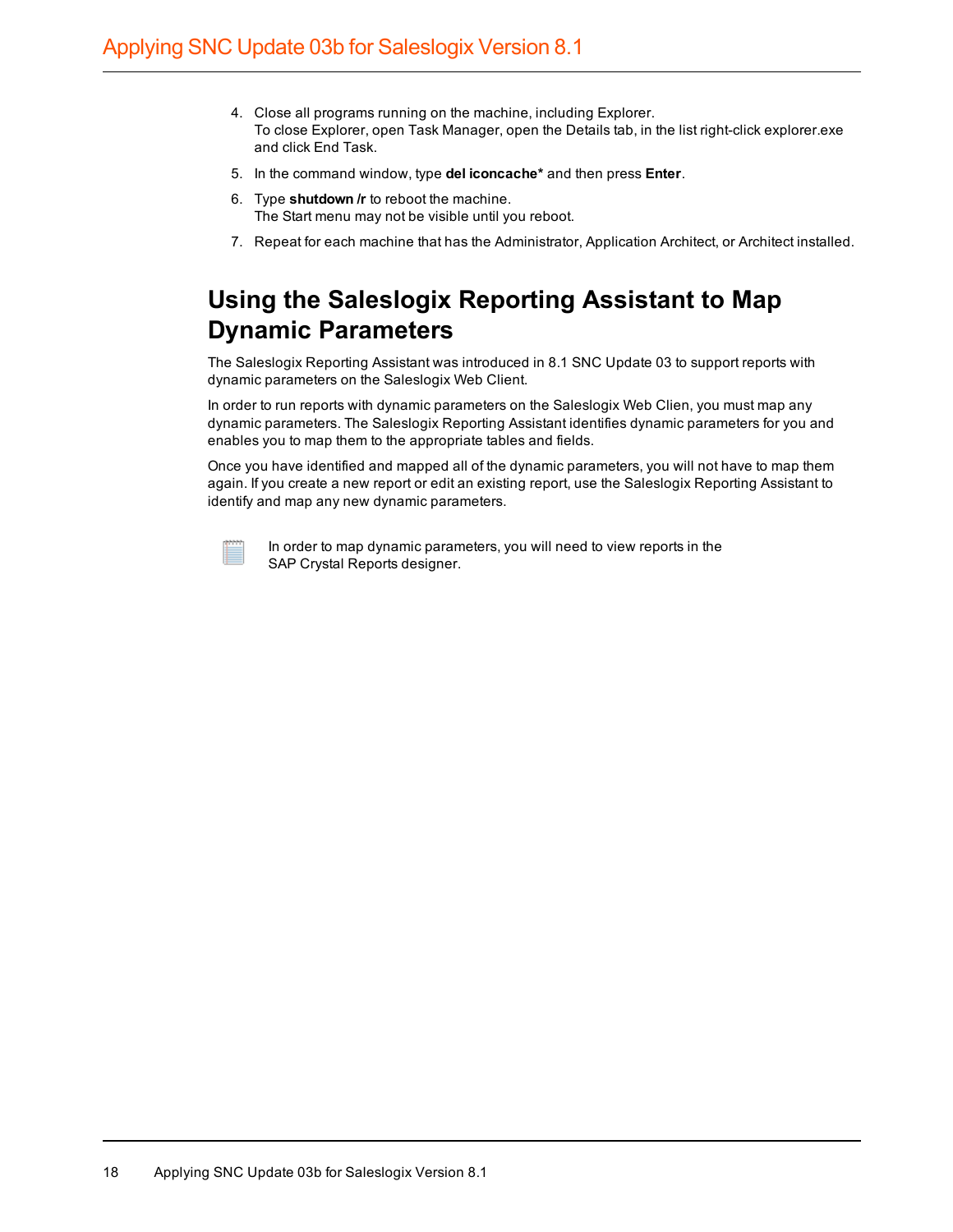#### **To identify and map dynamic parameters**

- 1. Depending upon your operating system, browse to Program Files\Saleslogix or Program Files (x86)\Saleslogix and double-click the **SLXReportingAssistant.exe**.
- 2. Log on to the **Saleslogix Reporting Assistant** using your Saleslogix administrative user ID and password, and database alias.



Reports must be processed before dynamic parameters can be mapped. This may take several minutes.

- 3. To narrow the list of reports, do one of the following:
	- <sup>l</sup> Click the **Ready** filter and select **True** to narrow the list of reports to the reports that have been processed and are ready to be viewed or edited.
	- <sup>l</sup> Click the **Has Dynamic Parameters** filter and select **True** to narrow the list of reports to the reports with dynamic parameters.
- 4. Click **Refresh Filter**.
- 5. Review the list of reports. Reports that require attention are highlighted in the grid using one of the following colors.
	- Yellow identifies reports with dynamic parameters.
	- Red identifies reports with one or more errors to be corrected.
	- Green identifies reports with dynamic parameters that have been mapped or are valid.
- 6. Select a report from the **Reports** list.
- 7. Click the **Prompt Parameters** tab.
- 8. Review the list of parameters. Parameters that require attention are highlighted in yellow. Parameters that have already been mapped are highlighted in green.
- 9. To narrow the list of parameters, select one or both of the filter buttons:
	- **.** Show Dynamic Only lists only dynamic parameters
	- **.** Show In Use Only lists only parameters that are being used
- 10. Select a parameter in the grid and click the **Edit Dynamic Parameter** button.
- 11. Click **View Report in SAP Crystal Reports**.
	- a. If the Field Explorer is not open, on the **View** menu, click **Field Explorer**.
	- b. In the **Field Explorer**, expand **Parameter Fields**, and double-click the parameter you want to view.
	- c. In the **Edit Parameter** dialog box, note if the **Value** or **Description** contains information. Some parameters may have both a Value and a Description.
	- d. Hover your mouse over the Value or Description and note the table and field identified in the tooltip.
- 12. Do one of the following:
	- To add a parameter click the Add button.
	- I To edit a parameter, select the parameter in the Data Source grid and click the ellipsis button
- 13. Return to the Saleslogix Reporting Assistant.